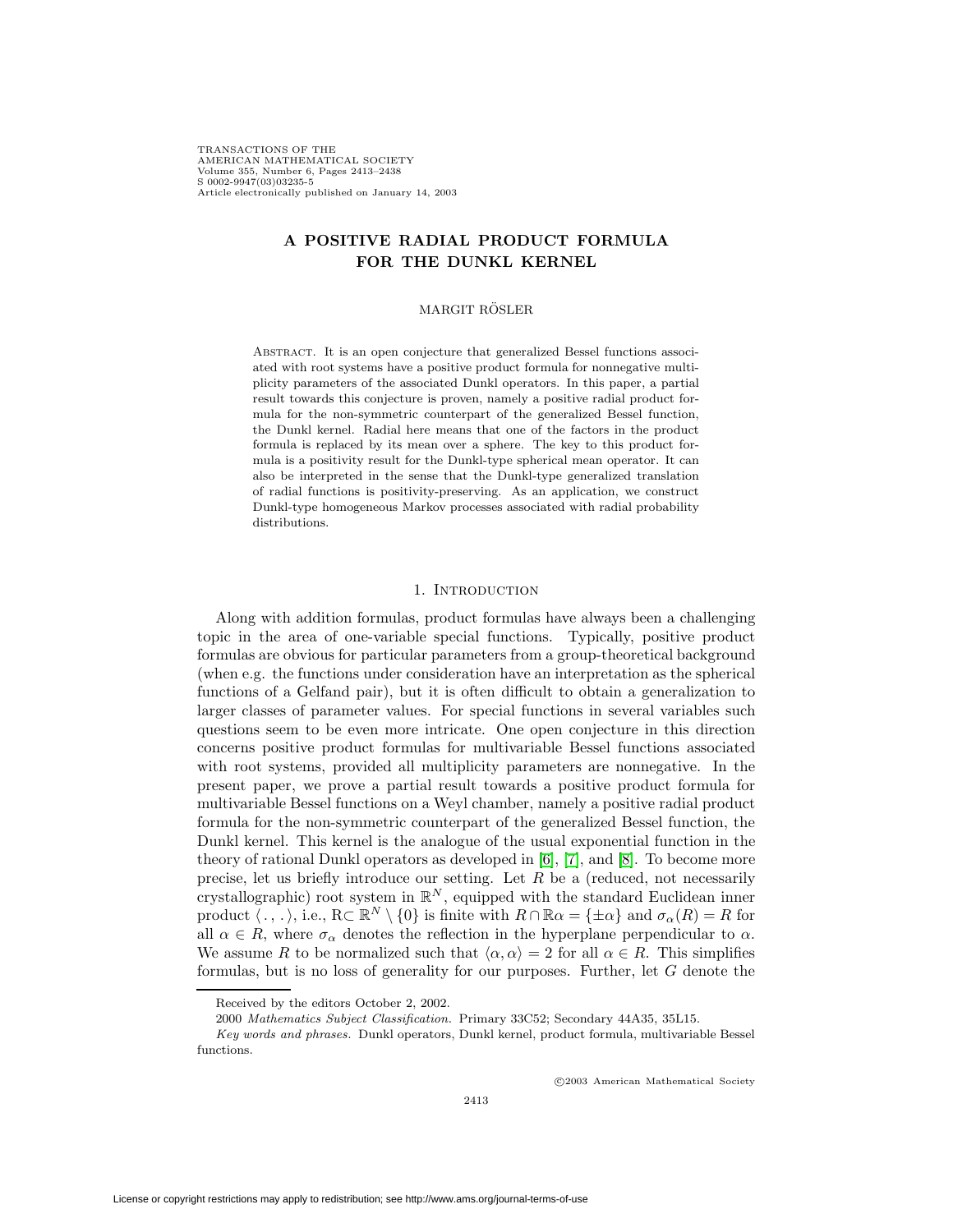$\rm MARGIT~RÖSLER$ 

finite reflection group generated by  $\{\sigma_{\alpha}, \alpha \in R\}$  and let  $k : R \to \mathbb{C}$  be a fixed multiplicity function on  $R$ , i.e., a function that is constant on the orbits under the action of G. We shall always assume that k is nonnegative, i.e.,  $k(\alpha) \geq 0$  for all  $\alpha \in R$ . The first-order rational Dunkl operators attached to G and k are defined by

<span id="page-1-1"></span>(1.1) 
$$
T_{\xi}(k)f(x) = \partial_{\xi}f(x) + \sum_{\alpha \in R_{+}} k(\alpha)\langle \alpha, \xi \rangle \frac{f(x) - f(\sigma_{\alpha}x)}{\langle \alpha, x \rangle}, \quad x, \xi \in \mathbb{R}^{N}.
$$

Here  $\partial_{\xi}$  denotes the derivative in the direction  $\xi$  and  $R_{+}$  is some fixed positive subsystem of R. The definition is independent of the special choice of  $R_+$ , thanks to the G-invariance of k. As first shown in [\[6\]](#page-24-0), the  $T_{\xi}(k)$ ,  $\xi \in \mathbb{R}^{N}$ , generate a commutative algebra of differential-reflection operators. This is the foundation for rich analytic structures related to them. In particular, there exist a counterpart of the usual exponential function, called the Dunkl kernel, and an analogue of the Euclidean Fourier transform with respect to this kernel. The Dunkl kernel  $E_k$ is holomorphic on  $\mathbb{C}^N \times \mathbb{C}^N$  and symmetric in its arguments. Similarly to the situation for spherical functions on a Riemannian symmetric space, the function  $E_k(.,y)$  with fixed spectral parameter  $y \in \mathbb{C}^N$  may be characterized as the unique analytic solution of the joint eigenvalue problem

(1.2) 
$$
T_{\xi}(k)f = \langle \xi, y \rangle f \text{ for all } \xi \in \mathbb{C}^{N}, f(0) = 1,
$$

cf. [\[20\]](#page-24-3). Apart from the trivial case  $k = 0$ , where  $E_k(x, y) = e^{\langle x, y \rangle}$ , the kernel  $E_k$ is explicitly known in only a very few cases. These include the rank-one case (see Section [2.3\)](#page-8-0) as well as the symmetric group  $G = S_3$  ([\[9\]](#page-24-4)). The reflection-invariant counterpart of  $E_k$  is the so-called generalized Bessel function

<span id="page-1-2"></span><span id="page-1-0"></span>
$$
J_k(x,y) = \frac{1}{|G|} \sum_{g \in G} E_k(gx, y),
$$

which was first studied in  $[20]$ . It is G-invariant in both arguments, and is naturally considered on the Weyl chambers of G. If the rank of R is one, then  $J_k$  coincides with a usual Bessel function. In particular cases, all related to Weyl groups and certain half-integer multiplicity parameters, generalized Bessel functions can be given an interpretation as the spherical functions of a Euclidean-type symmetric space. We shall take a closer look at these examples in the Appendix, Section [7.](#page-22-0) In these cases, and for all nonnegative multiplicity parameters in the rank-one case, the generalized Bessel functions  $J_k$  have a positive product formula of the form

(1.3) 
$$
J_k(x, z)J_k(y, z) = \int_{\overline{C}} J_k(\xi, z)d\nu_{x,y}^k(\xi) \text{ for all } z \in \mathbb{C}^N.
$$

Here  $\overline{C}$  is the topological closure of the Weyl chamber

$$
C = \{ x \in \mathbb{R}^N : \langle \alpha, x \rangle > 0 \quad \text{for all } \alpha \in R_+ \},
$$

and the  $\nu_{x,y}^k$  are compactly supported probability measures on  $\overline{C}$ . It is conjectured that a positive product formula of the form [\(1.3\)](#page-1-0) should in fact be valid for arbitrary reflection groups and nonnegative multiplicity parameters. In that case, one would obtain a positivity-preserving convolution of regular bounded Borel measures on the chamber  $\overline{C}$  when defining the convolution of point measures according to  $\delta_x \circ_k \delta_y := v_{x,y}^k$ . In the special cases mentioned above, this convolution induces the structure of a commutative hypergroup on  $\overline{C}$ , and we conjecture that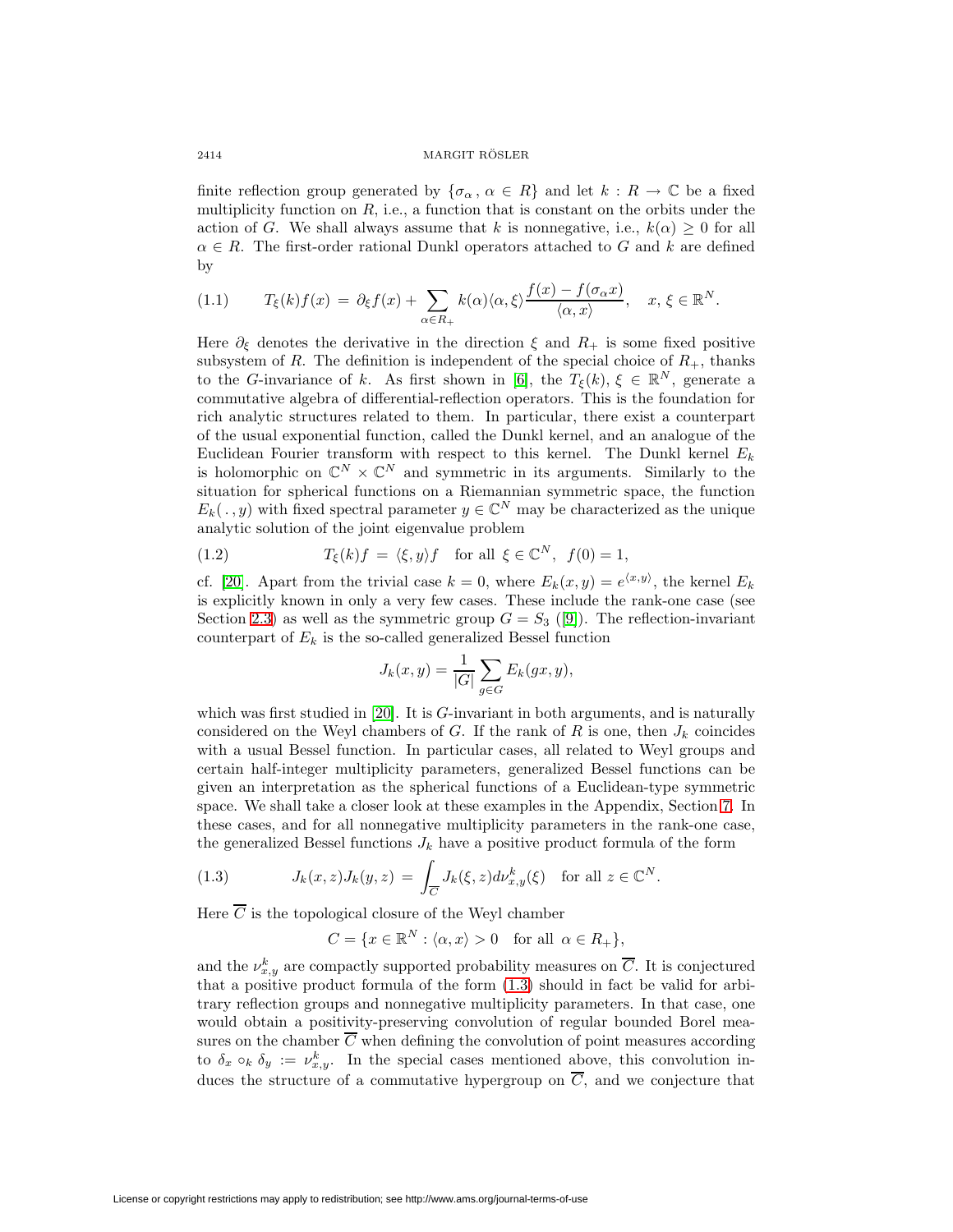this should be true in general (for nonnegative multiplicities). Roughly speaking, a hypergroup consists of a locally compact Hausdorff space H together with a positivity-preserving convolution on the space of regular bounded Borel measures on H, which allows one to carry over the harmonic analysis on a locally compact group to a large extent. The hypergroup setting in particular includes double coset spaces  $G//H$  with H a compact subgroup of a locally compact group G. For an introduction to the subject, the reader is referred to [\[5\]](#page-24-5) or [\[17\]](#page-24-6).

As already indicated, the generalized exponential function  $E_k$  is of particular interest, since it gives rise to an integral transform on  $\mathbb{R}^N$ , commonly called the Dunkl transform. On suitable function spaces, this transform maps Dunkl operators to multiplication operators. The Dunkl transform provides a natural generalization of the usual Euclidean Fourier transform, to which it reduces in case  $k = 0$ . It is another open question whether the Dunkl transform admits an interpretation as the Gelfand transform of a suitable  $L^1$ -convolution algebra on  $\mathbb{R}^N$  for arbitrary parameters  $k > 0$ . Again this is true in the rank-one case. Here the Dunkl kernel satisfies a product formula which leads to a convolution structure on the entire real line, providing a natural extension of the usual group structure, see [\[21\]](#page-24-7). In contrast to a hypergroup convolution, this convolution is not positivity-preserving if  $k > 0$ . We conjecture that an analogous statement is true for arbitrary rank and all multiplicities  $k \geq 0$ . In particular, the Dunkl kernel should have a product formula of the form

<span id="page-2-2"></span>(1.4) 
$$
E_k(x,z)E_k(y,z) = \int_{\mathbb{R}^N} E_k(\xi,z)d\mu_{x,y}^k(\xi) \text{ for all } z \in \mathbb{C}^N,
$$

where the measures  $\mu^k_{x,y}$  are signed Borel measures on  $\mathbb{R}^N$ , which are uniformly bounded with respect to the total variation norm.

This paper presents a result towards both the stated conjectures, namely a positive "radial" product formula for  $E_k$ . More precisely, we shall prove that for each  $x \in \mathbb{R}^N$  and  $t \geq 0$  there exists a unique compactly supported probability measure  $\sigma_{x,t}^k$  on  $\mathbb{R}^N$  such that

<span id="page-2-0"></span>(1.5) 
$$
E_k(ix, z)j_\lambda(t|z|) = \int_{\mathbb{R}^N} E_k(i\xi, z)d\sigma_{x,t}^k(\xi) \text{ for all } z \in \mathbb{R}^N.
$$

Here the index of the Bessel function  $j_{\lambda}$  (see [\(2.10\)](#page-7-0)) is given by  $\lambda = \gamma + N/2 - 1$ , with

<span id="page-2-1"></span>
$$
\gamma = \sum_{\alpha \in R_+} k(\alpha) \ge 0.
$$

Of course, the kernel  $E_k$  in [\(1.5\)](#page-2-0) may be equally replaced by the generalized Bessel function  $J_k$ . This product formula will be obtained from a study of the Dunkl-type spherical mean operator, as first introduced in [\[19\]](#page-24-8). In analogy to the classical case, the spherical mean operator  $f \mapsto M_f$  is defined for  $f \in C^{\infty}(\mathbb{R}^N)$  by

$$
M_f(x,t) = \frac{1}{d_k} \int_{S^{N-1}} f(x *_k ty) w_k(y) d\sigma(y) \quad (x \in \mathbb{R}^N, t \ge 0).
$$

Here  $d_k$  is a normalization constant,  $w_k$  is the G-invariant weight function

(1.6) 
$$
w_k(x) = \prod_{\alpha \in R_+} |\langle \alpha, x \rangle|^{2k(\alpha)} \quad (x \in \mathbb{R}^N),
$$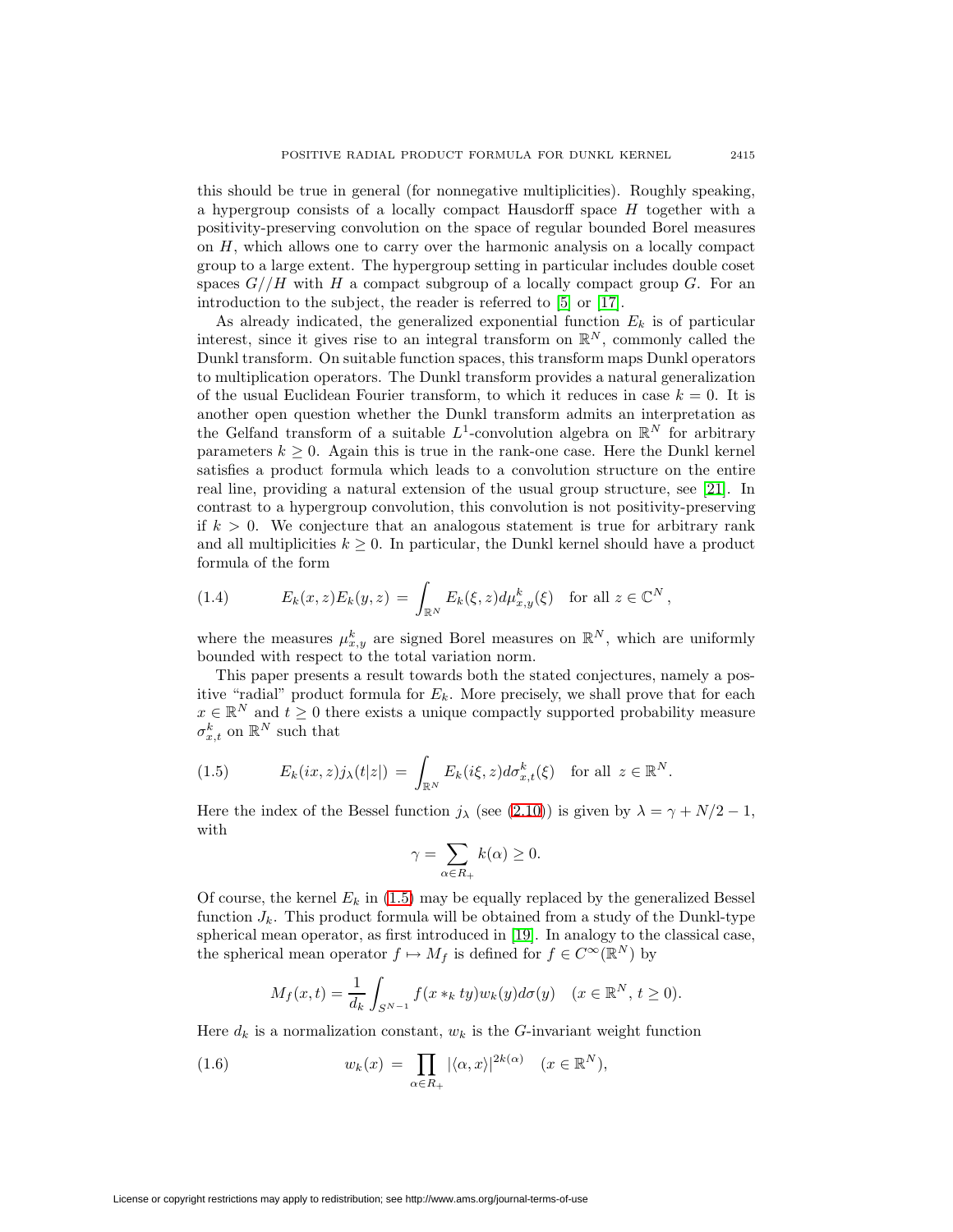$\rm MARGIT~RÖSLER$ 

and  $f(x *_{k} y)$  denotes the Dunkl-type generalized translation, which coincides with the usual group translation on  $\mathbb{R}^N$  in case  $k = 0$  and satisfies

$$
E_k(x *_k y, z) = E_K(x, z) E_k(y, z) \text{ for all } x, y \in \mathbb{R}^N, z \in \mathbb{C}^N.
$$

A key result of the present paper states that for  $k \geq 0$ , the associated spherical mean operator is positivity-preserving. This implies the existence of compactly supported probability measures  $\sigma_{x,t}^k$  on  $\mathbb{R}^N$  which represent this operator in the sense that

$$
M_f(x,t) = \int_{\mathbb{R}^N} f d\sigma_{x,t}^k \quad \text{for all } f \in C^\infty(\mathbb{R}^N).
$$

When specializing to  $f(x) = E_k(ix, z)$  with  $z \in \mathbb{R}^N$ , one obtains [\(1.5\)](#page-2-0). Similar to the classical case  $k = 0$ ,  $M_f$  satisfies a second-order differential-reflection equation of Darboux type. A study of the domain of dependence for this equation allows one to deduce further information on the support of the representing measures  $\sigma_{x,t}^k$ . In fact, the support of  $\sigma_{x,t}^k$  turns out to be contained in the union of closed balls with radius t around the points  $gx, g \in G$ . In contrast to the classical case, where the support reduces to the sphere  $\{\xi \in \mathbb{R}^N : |\xi - x| = t\}$ , now full balls as well as the complete  $G$ -orbit of  $x$  have to be taken into account. This is due to the reflection parts in the generalized Darboux equation for  $M_f$ . These results are contained in Theorem [4.1.](#page-12-0) A slightly weaker variant of Theorem [4.1](#page-12-0) is given in Theorem [5.1.](#page-16-0) Here it is shown that the Dunkl-type generalized translation (more precisely, the mapping  $f \mapsto f(x *_{k} y)$  is positivity-preserving when restricted to radial f. In Section [6,](#page-17-0) the results are applied to construct "radial" semigroups  $(P_t)_{t>0}$  of Markov kernels on  $\mathbb{R}^N$ , which are translation-invariant in the generalized sense of [\[24\]](#page-24-9). Here  $P_t$  is obtained by a Dunkl-type translation of a probability measure  $\mu_t$ of the form  $d\mu_t(x) = w_k(x)d\mu'_t(x)$ , where  $\mu'_t$  is rotation-invariant.

## 2. Preliminaries

In this introductory part we give an account on results from Dunkl theory which will be relevant for the sequel. These concern in particular the Dunkl kernel, the Dunkl transform and generalized translations. We also include a discussion of the rank-one case as a motivating example. For a further background in Dunkl theory, the reader is referred to  $[6]$ ,  $[7]$ ,  $[8]$ ,  $[15]$ ,  $[23]$ ,  $[28]$ , and  $[10]$ . Concerning root systems and reflection groups, see [\[14\]](#page-24-13).

Throughout the paper,  $\langle ., . \rangle$  denotes the standard Euclidean scalar product in  $\mathbb{R}^N$  as well as its bilinear extension to  $\mathbb{C}^N\times\mathbb{C}^N$ . For  $x\in\mathbb{R}^N$ , we write  $|x|=\sqrt{\langle x,x\rangle}$ . Further,  $\mathbb{Z}_+ := \{0, 1, 2, \ldots\}$ , and  $\mathbb{R}_+ := [0, \infty)$ . We denote by  $C^{\infty}(\mathbb{R}^N)$  the space of infinitely differentiable functions on  $\mathbb{R}^N$  and by  $\mathcal{S}(\mathbb{R}^N)$  the Schwartz space of rapidly decreasing functions, both equipped with the usual Fréchet space topologies. For a locally compact Hausdorff space  $X, C_b(X)$  denotes the space of continuous, bounded functions on X. Further,  $M_b(X)$ ,  $M_b^+(X)$  and  $M^1(X)$  stand for the spaces of regular bounded complex Borel measures on X, those which are nonnegative, and those which are probability measures, respectively. The  $\sigma(M_b(X), C_b(X))$ -topology is referred to as the weak topolgy on  $M_b(X)$ , and the  $\sigma$ -algebra of Borel sets in X is denoted by  $\mathcal{B}(X)$ .

2.1. **Basics from Dunkl theory.** Let G be a finite reflection group on  $\mathbb{R}^N$  with root system R, and fix a positive subsystem  $R_+$  of R as well as a nonnegative multiplicity function k. The associated Dunkl operators  $T_{\xi}(k)$ , defined according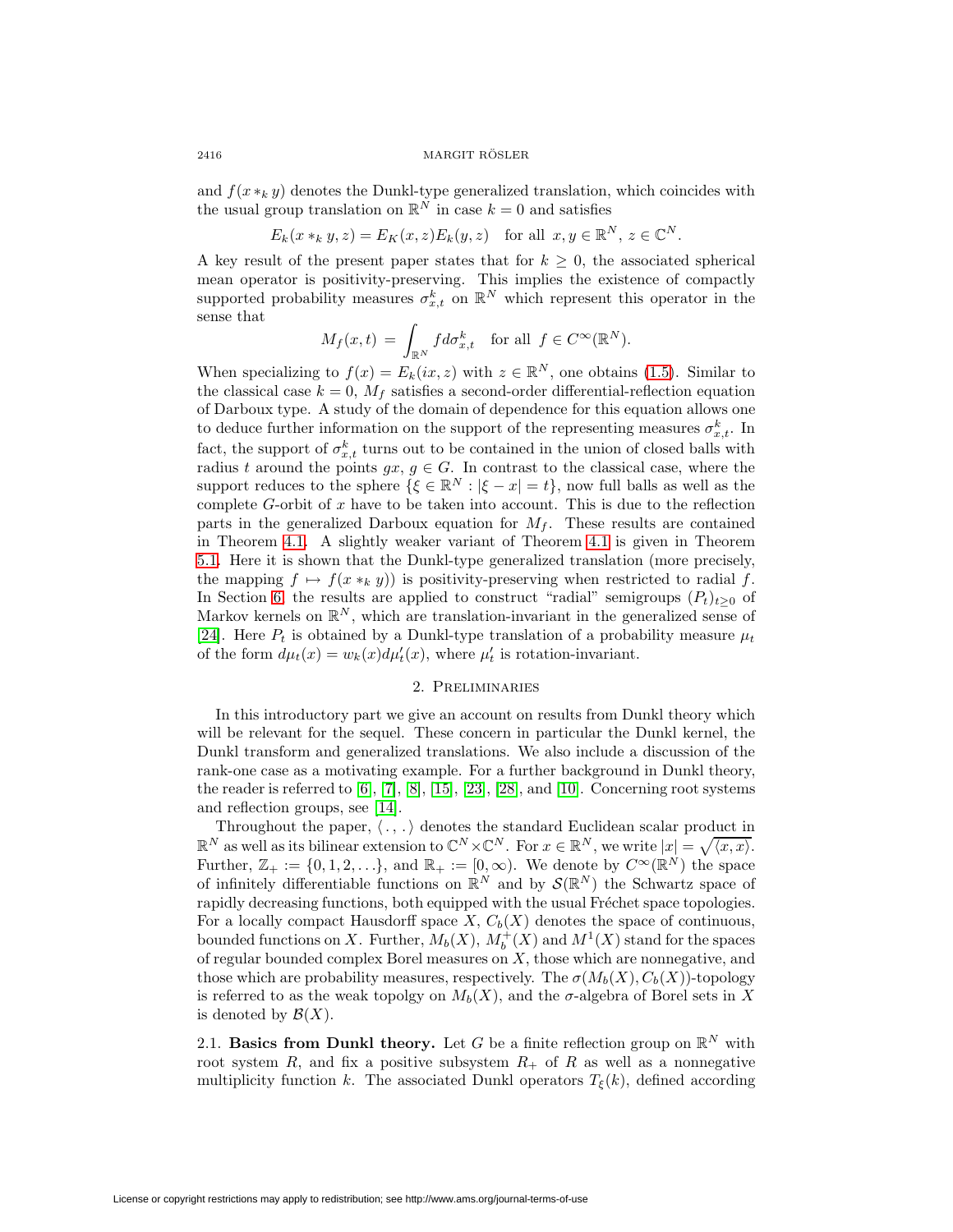to [\(1.1\)](#page-1-1), share many properties with usual partial derivatives. In particular, if  $f \in C^k(\mathbb{R}^N)$ , then  $T_{\xi}(k) f \in C^{k-1}(\mathbb{R}^N)$ , the  $T_{\xi}(k)$  are homogeneous of degree  $-1$ on polynomials, and they leave the Schwartz space  $\mathcal{S}(\mathbb{R}^N)$  invariant. Moreover,  $T_{\xi}(k)$  is G-equivariant:

$$
g \circ T_{\xi}(k) \circ g^{-1} = T_{g\xi}(k) \quad (g \in G).
$$

The counterpart of the usual Laplacian is the Dunkl Laplacian, defined by

$$
\Delta_k := \sum_{i=1}^N T_{\xi_i}(k)^2,
$$

where  $\{\xi_i, i = 1,\ldots,N\}$  is an arbitrary orthonormal basis of  $(\mathbb{R}^N, \langle \ldots \rangle)$ , cf. [\[6\]](#page-24-0). It is given explicitly by

<span id="page-4-2"></span>
$$
\Delta_k f(x) = L_k f(x) - 2 \sum_{\alpha \in R_+} k(\alpha) \frac{f(x) - f(\sigma_\alpha x)}{\langle \alpha, x \rangle^2},
$$

with the singular elliptic operator

(2.1) 
$$
L_k f(x) := \Delta f(x) + 2 \sum_{\alpha \in R_+} k(\alpha) \frac{\langle \nabla f(x), \alpha \rangle}{\langle \alpha, x \rangle}.
$$

According to [\[7\]](#page-24-1), there exists a unique degree-of-homogeneity-preserving linear isomorphism  $V_k$  on polynomials such that

$$
T_{\xi}(k)V_k = V_k \partial_{\xi}
$$
 for all  $\xi \in \mathbb{R}^N$  and  $V_k(1) = 1$ .

It is shown in [\[23\]](#page-24-11) that  $V_k$  has a Laplace-type representation of the form

(2.2) 
$$
V_k f(x) = \int_{\mathbb{R}^N} f(\xi) d\mu_x^k(\xi)
$$

with a unique probability measure  $\mu_x^k \in M^1(\mathbb{R}^N)$  whose support is contained in

<span id="page-4-1"></span><span id="page-4-0"></span>
$$
C(x) := \text{co}\{gx, g \in G\},\
$$

the convex hull of the G-orbit of x in  $\mathbb{R}^N$ . By means of formula [\(2.2\)](#page-4-0),  $V_k$  may be extended to various larger function spaces, including  $C^{\infty}(\mathbb{R}^{N})$ . We denote this extension by  $V_k$  again. In fact,  $V_k$  establishes a homeomorphism of  $C^{\infty}(\mathbb{R}^N)$ ; see Theorem 4.6 of [\[16\]](#page-24-14) or [\[28\]](#page-25-0).

The Dunkl kernel associated with  $G$  and  $k$  is defined by

(2.3) 
$$
E_k(x,y) = V_k(e^{\langle \cdot, y \rangle})(x) = \int_{\mathbb{R}^N} e^{\langle \xi, y \rangle} d\mu_x^k(\xi) \quad (x \in \mathbb{R}^N, y \in \mathbb{C}^N).
$$

For fixed y,  $E_k(.,y)$  is the unique real-analytic solution of [\(1.2\)](#page-1-2), cf. [\[20\]](#page-24-3). The kernel  $E_k$  is symmetric in its arguments and has a unique holomorphic extension to  $\mathbb{C}^N\times\mathbb{C}^N$ . Moreover,

<span id="page-4-3"></span>(2.4) 
$$
E_k(\lambda z, w) = E_k(z, \lambda w) \text{ and } E_k(gz, gw) = E_k(z, w)
$$

for all  $z, w \in \mathbb{C}^N$ ,  $\lambda \in \mathbb{C}$  and  $g \in G$ . Let  $w_k$  denote the G-invariant weight function [\(1.6\)](#page-2-1). The associated Dunkl transform on  $L^1(\mathbb{R}^N, w_k)$  is then defined by

$$
\widehat{f}^k(\xi) := c_k^{-1} \int_{\mathbb{R}^N} f(x) E_k(-i\xi, x) w_k(x) dx \quad (\xi \in \mathbb{R}^N).
$$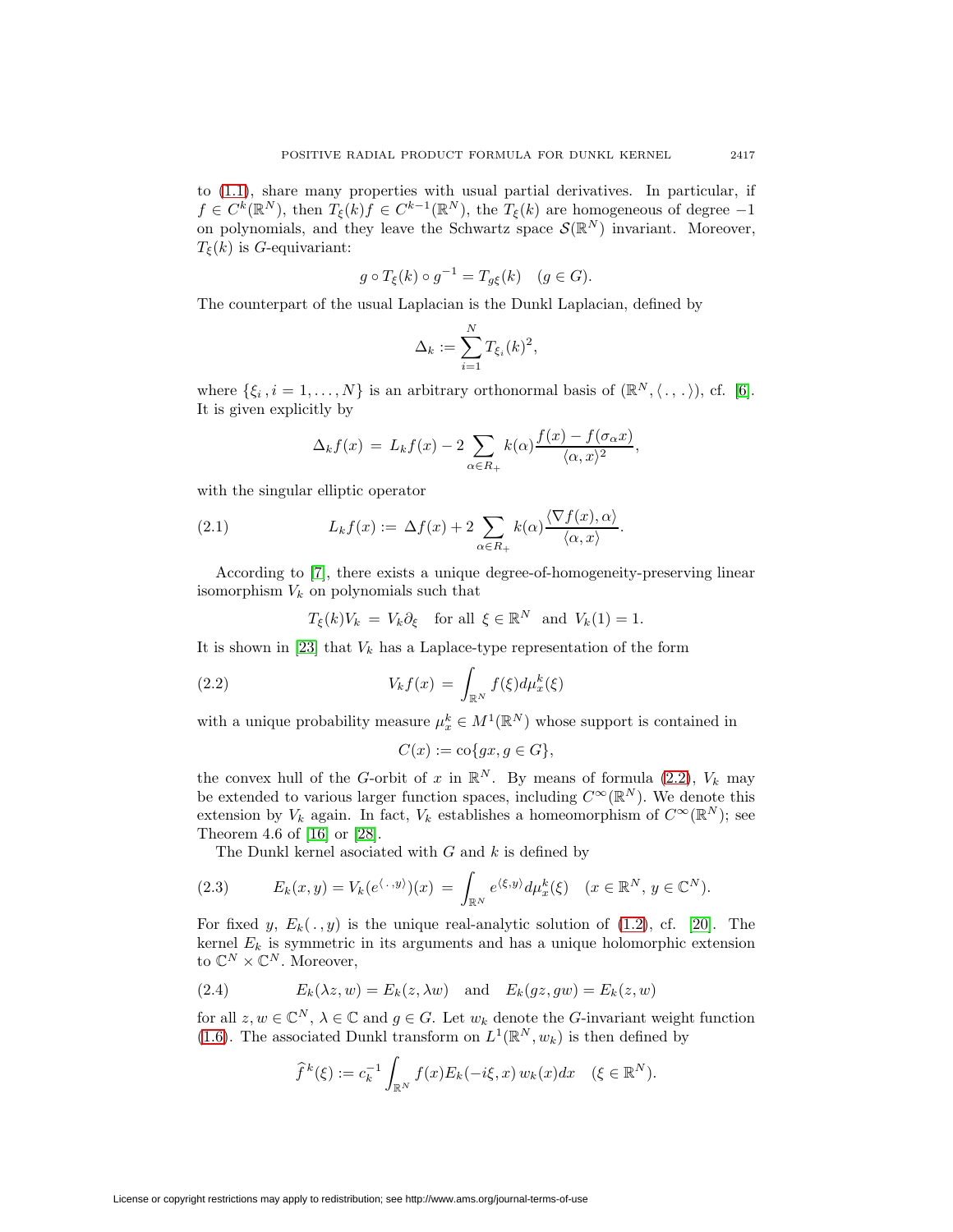Here  $c_k$  denotes the Mehta-type constant

$$
c_k := \int_{\mathbb{R}^N} e^{-|x|^2/2} w_k(x) dx.
$$

We shall also consider the Dunkl transform on the measure space  $M_b(\mathbb{R}^N)$ ,

$$
\widehat{\mu}^k(\xi) := \int_{\mathbb{R}^N} E_k(-i\xi, x) d\mu(x) \quad (\xi \in \mathbb{R}^N).
$$

<span id="page-5-3"></span>Many properties of the Euclidean Fourier transform carry over to the Dunkl transform. The results listed below can be found in [\[8\]](#page-24-2), [\[15\]](#page-24-10) and [\[24\]](#page-24-9).

# **Proposition 2.1.**

(1) The Dunkl transform  $f \mapsto \hat{f}^k$  is a homeomorphism of  $\mathcal{S}(\mathbb{R}^N)$ . Its inverse is given by  $f^{\vee k}(\xi) := \widehat{f}^k(-\xi)$ .

(2)  $(L^1\text{-}inversion)$  If  $f \in L^1(\mathbb{R}^N, w_k)$  with  $\hat{f}^k \in L^1(\mathbb{R}^N, w_k)$ , then  $f = (\hat{f}^k)^{\vee k}$ a.e.

(3) (Plancherel Theorem) The Dunkl transform on  $\mathcal{S}(\mathbb{R}^N)$  extends uniquely to an isometric isomorphism of  $L^2(\mathbb{R}^N, w_k)$ .

(4) The Dunkl transform is injective on  $M_b(\mathbb{R}^N)$ .

(5) (Lévy's continuity theorem) Let  $(\mu_n)_{n \in \mathbb{N}} \subset M_b^+(\mathbb{R}^N)$  be such that  $(\hat{\mu}_n^k)_{n \in \mathbb{N}}$ converges pointwise to a function  $\varphi : \mathbb{R}^N \to \mathbb{C}$  that is continuous at 0. Then there exists a unique measure  $\mu \in M_b^+(\mathbb{R}^N)$  with  $\widehat{\mu}^k = \varphi$ , and  $(\mu_n)_{n \in \mathbb{N}}$  tends weakly to  $\mu$ .

In [\[28\]](#page-25-0), a generalized translation on  $C^{\infty}(\mathbb{R}^N)$  is defined by

(2.5) 
$$
\tau_y f(x) := V_k^x V_k^y (V_k^{-1} f)(x + y), \quad x, y \in \mathbb{R}^N.
$$

Here the superscript denotes the relevant variable. Notice that

$$
\tau_0 f = f, \quad T_{\xi}(k)\tau_y f = \tau_y T_{\xi}(k)f \quad \text{and } \tau_y f(x) = \tau_x f(y) \quad \text{for all } x, y \in \mathbb{R}^N.
$$

We shall frequently use the more suggestive notation

<span id="page-5-2"></span><span id="page-5-0"></span>
$$
f(x *_{k} y) := \tau_{y} f(x).
$$

For  $k = 0$ , one just obtains the usual group translation on  $\mathbb{R}^{N}$ :  $f(x *_{0} y) = f(x + y)$ . It is also immediate from the definition that

(2.6) 
$$
E_k(x *_k y, z) = E_k(x, z) E_k(y, z) \text{ for all } z \in \mathbb{C}^N.
$$

<span id="page-5-1"></span>We collect some further properties of this translation which will be used later on; for the proofs, the reader is referred to [\[28\]](#page-25-0).

#### **Lemma 2.2.**

(1) For fixed  $y \in \mathbb{R}^N$ ,  $\tau_y$  is a continuous linear mapping from  $C^{\infty}(\mathbb{R}^N)$  into  $C^{\infty}(\mathbb{R}^N)$ .

(2) For fixed  $x, y \in \mathbb{R}^N$ , the mapping  $f \mapsto f(x *_{k} y)$  defines a compactly supported distribution. Its support is contained in the ball  $\{\xi \in \mathbb{R}^N : |\xi| \leq |x| + |y|\}.$ 

(3) If  $f \in \mathcal{S}(\mathbb{R}^N)$ , then also  $\tau_y f \in \mathcal{S}(\mathbb{R}^N)$ , and  $(\tau_y f)^{\wedge k}(\xi) = E_k(iy, \xi) \widehat{f}^k(\xi)$ . Moreover,

$$
\tau_y f(x) = \frac{1}{c_k} \int_{\mathbb{R}^N} \hat{f}^k(\xi) E_k(ix, \xi) E_k(iy, \xi) w_k(\xi) d\xi.
$$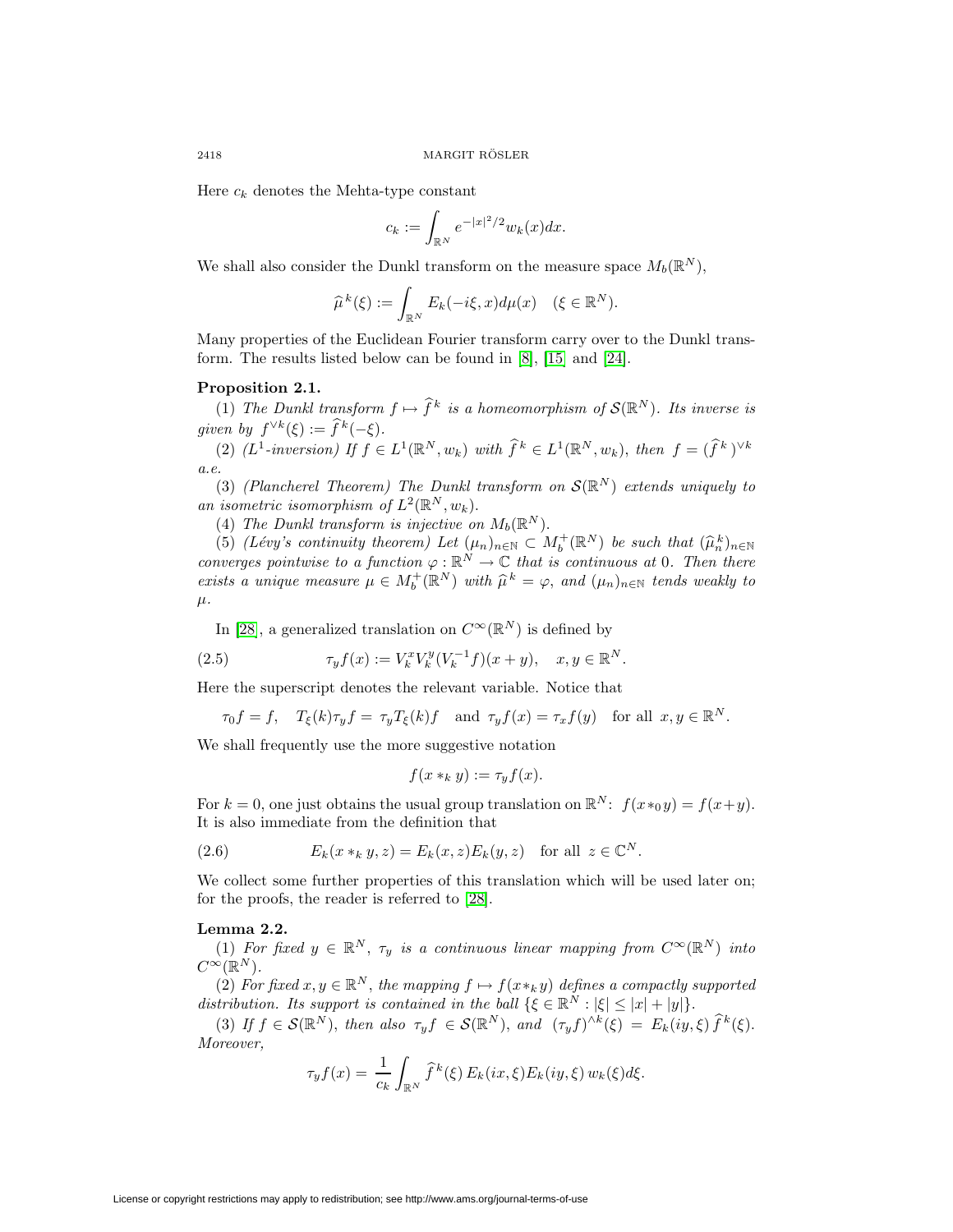(4) If 
$$
f, g \in \mathcal{S}(\mathbb{R}^N)
$$
 and  $x \in \mathbb{R}^N$ , then

$$
\int_{\mathbb{R}^N} f(x *_{k} y) g(y) w_{k}(y) dy = \int_{\mathbb{R}^N} f(y) g(-x *_{k} y) w_{k}(y) dy.
$$

Remarks 2.3. Property (3) reveals that on  $\mathcal{S}(\mathbb{R}^N)$ , the translation [\(2.5\)](#page-5-0) coincides with the version previously introduced in [\[22\]](#page-24-15). In [\[28\]](#page-25-0), part (4) is shown only for compactly supported test functions; a simple density argument gives the result for Schwartz functions. Alternatively, (4) follows immediately from (3) and the Plancherel theorem for the Dunkl transform.

2.2. **Expansion of**  $E_k$  in terms of k-spherical harmonics. In this section, we derive a series representation for the Dunkl kernel in terms of generalized spherical ("k-spherical") harmonics, which will be employed in the positivity proof for the Dunkl-type spherical mean operator. For a background in k-spherical harmonics, the reader may consult the recent monograph [\[10\]](#page-24-12). The expansion below is of some interest in its own and has been known for some time at least formally (a personal communication by M. de Jeu). In the  $L^2$ -sense, it can be readily deduced from the Dunkl-type Funk-Hecke formula (Theorem 5.3.4 of [\[10\]](#page-24-12)). We do, however, give an alternative approach which yields better convergence and a special case of the Funk-Hecke formula as a corollary. Throughout this section it is assumed that  $N \geq 2$ . The space of k-spherical harmonics of degree  $n \geq 0$  is defined by

$$
\mathcal{H}_n^k = \text{ker}\Delta_k \cap \mathcal{P}_n^N,
$$

where  $\Delta_k$  is the Dunkl Laplacian and  $\mathcal{P}_n^N$  denotes the space of homogeneous polynomials of degree n on  $\mathbb{R}^N$ . The space  $\mathcal{H}_n^k$  has a reproducing kernel  $P_n^k(., .),$  which is defined by the property

$$
f(x) = d_k^{-1} \int_{S^{N-1}} f(y) P_n^k(x, y) w_k(y) d\sigma(y) \quad \text{ for all } f \in \mathcal{H}_n^k \text{ and } |x| < 1.
$$

Here  $S^{N-1} = \{x \in \mathbb{R}^N : |x| = 1\}$  is the unit sphere in  $\mathbb{R}^N$ ,  $d\sigma$  denotes the Lebesgue surface measure and

$$
d_k = \int_{S^{N-1}} w_k(x) d\sigma(x) = \frac{c_k}{2^{\lambda} \Gamma(\lambda + 1)},
$$

with

$$
\lambda = \gamma + N/2 - 1 \ge 0.
$$

Suppose that  $\{Y_{n,j} : j = 1, \ldots, d(n, N)\}\$ is a real-coefficient orthonormal basis of  $\mathcal{H}_n^k$  in  $L^2(S^{N-1}, d_k^{-1}w_k d\sigma)$ . In terms of this basis,  $P_n^k$  is given by

$$
P_n^k(x,y) = \sum_{j=1}^{d(n,N)} Y_{n,j}(x) Y_{n,j}(y).
$$

<span id="page-6-0"></span>If  $x, y \in S^{N-1}$ , then according to Theorem 3.2 of [\[30\]](#page-25-1), the kernel  $P_n^k(x, y)$  can be written as

(2.7) 
$$
P_n^k(x,y) = \frac{(n+\lambda)(2\lambda)_n}{\lambda \cdot n!} V_k \widetilde{C}_n^{\lambda}(\langle x, \cdot \rangle)(y),
$$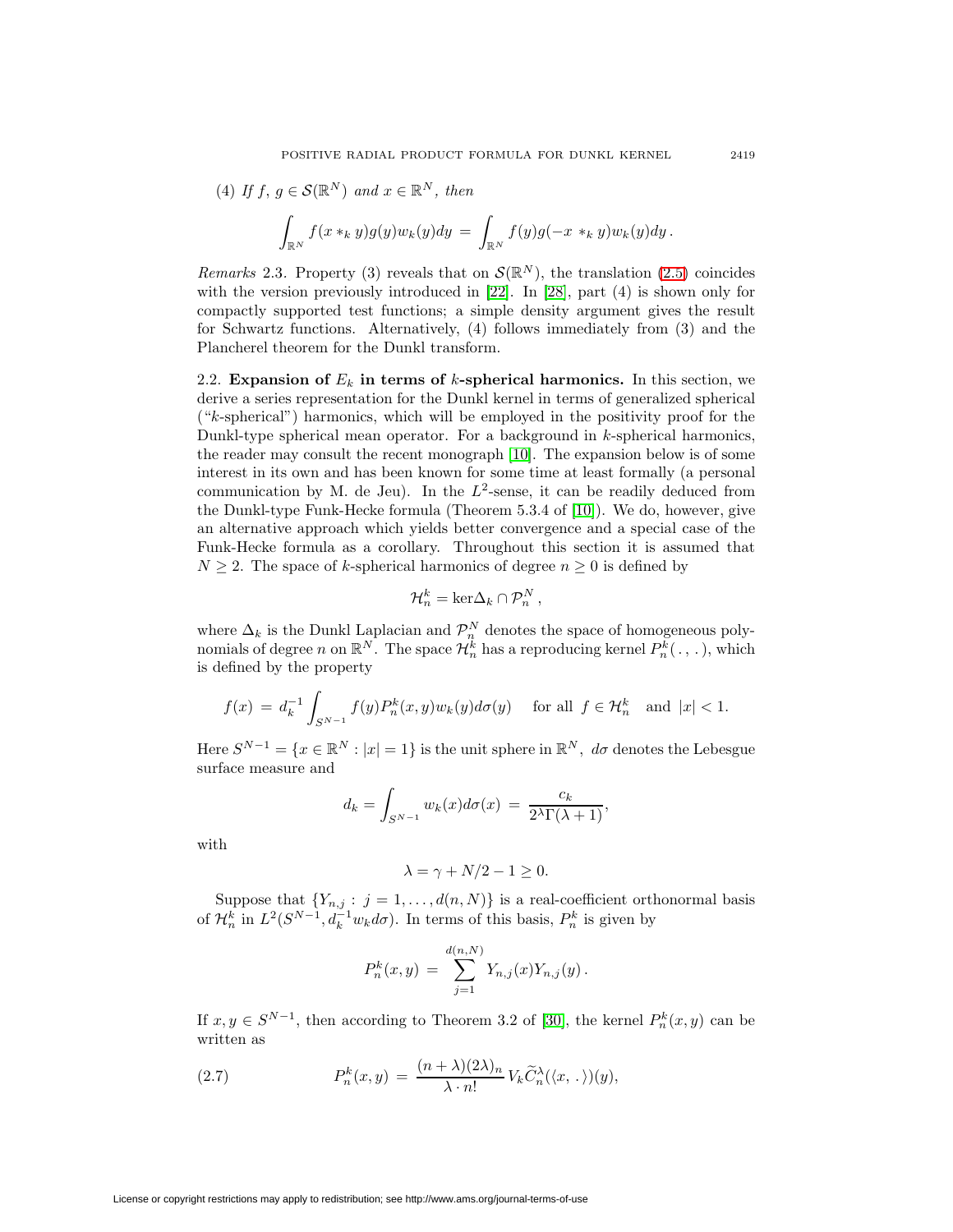$\rm MARGIT~RÖSLER$ 

where the  $\tilde{C}_n^{\lambda}$  ( $n \in \mathbb{Z}_+$ ) are the (renormalized) Gegenbauer polynomials

(2.8) 
$$
\widetilde{C}_n^{\lambda}(x) = \frac{(-1)^n}{2^n (\lambda + 1/2)_n} (1 - x^2)^{1/2 - \lambda} \frac{d^n}{dx^n} (1 - x^2)^{n + \lambda - 1/2}
$$

$$
= {}_2F_1(-n, n + 2\lambda, \lambda + 1/2; \frac{1 - x}{2}).
$$

Notice that in terms of this normalization, formula  $(2.7)$  remains true in the limiting case  $\lambda = 0$ .

<span id="page-7-1"></span>**Proposition 2.4.** Let  $N \geq 2$ . Then for all  $x, y \in \mathbb{R}^N$  the Dunkl kernel  $E_k(ix, y)$ admits the representation

(2.9) 
$$
E_k(ix, y) = \sum_{n=0}^{\infty} \frac{\Gamma(\lambda + 1)}{2^n \Gamma(n + \lambda + 1)} j_{n+\lambda}(|x||y|) P_n^k(ix, y),
$$

where for  $\alpha \geq -1/2$ ,  $j_{\alpha}$  is the normalized spherical Bessel function

(2.10) 
$$
j_{\alpha}(z) = \Gamma(\alpha + 1) \cdot \sum_{n=0}^{\infty} \frac{(-1)^n (z/2)^{2n}}{n! \Gamma(n + \alpha + 1)}.
$$

The convergence of the series [\(2.9\)](#page-7-1) is uniform on compact subsets of  $\mathbb{R}^N \times \mathbb{R}^N$ .

<span id="page-7-2"></span>Proof. By Gegenbauer's degenerate form of the addition theorem for Bessel functions ([\[29\]](#page-25-2), p. 368), we have

(2.11) 
$$
e^{irt} = \sum_{n=0}^{\infty} \left(\frac{ir}{2}\right)^n \frac{(2\lambda)_n}{(\lambda)_n n!} j_{n+\lambda}(r) \widetilde{C}_n^{\lambda}(t) \text{ for all } r \in \mathbb{R}, t \in [-1, 1]
$$

(with the obvious extension to the case  $\lambda = 0$ ). The series converges uniformly on every compact subset of  $\mathbb{R} \times [-1,1]$ . This is easily seen from the asymptotic behavior of the gamma function and the estimates

<span id="page-7-0"></span>
$$
|j_{n+\lambda}(r)| \le 1, \qquad |\widetilde{C}_n^{\lambda}(t)| \le \widetilde{C}_n^{\lambda}(1) = 1,
$$

which hold within the relevant ranges of r and t. We now put  $t = \langle x, y \rangle$  with  $x, y \in S^{N-1}$ , and apply the intertwining operator  $V_k$  to both sides of [\(2.11\)](#page-7-2). This may be done termwise, the locally uniform convergence being maintained: in fact, according to  $(2.3)$  together with  $(2.11)$  and  $(2.7)$ , we obtain

$$
E_k(irx, y) = V_k(e^{ir\langle x, .\rangle})(y) = \int_{|\eta| \le 1} e^{ir\langle x, \eta \rangle} d\mu_y^k(\eta)
$$
  
= 
$$
\sum_{n=0}^{\infty} \frac{(2\lambda)_n}{(\lambda)_n n!} \left(\frac{ir}{2}\right)^n j_{n+\lambda}(r) V_k \widetilde{C}_n^{\lambda}(\langle x, .\rangle)(y)
$$
  
= 
$$
\sum_{n=0}^{\infty} \frac{\Gamma(\lambda + 1)}{2^n \Gamma(n + \lambda + 1)} j_{n+\lambda}(r) P_n^k(irx, y).
$$

Since  $|V_k \widetilde{C}_n^{\lambda}(x, \cdot)(y)| \leq \widetilde{C}_n^{\lambda}(1) = 1$  for all  $x, y \in S^{N-1}$ , the series converges uniformly on compact subsets of  $\mathbb{R} \times S^{N-1} \times S^{N-1}$ . This implies the assertion.  $\Box$ 

<span id="page-7-3"></span>In view of the orthogonality of the k-spherical harmonics  $Y_{n,j}$ , termwise spherical integration of [\(2.9\)](#page-7-1) leads to the following well known special case of the Dunkl-type Funk-Hecke formula (Theorem 5.3.4 of [\[10\]](#page-24-12)):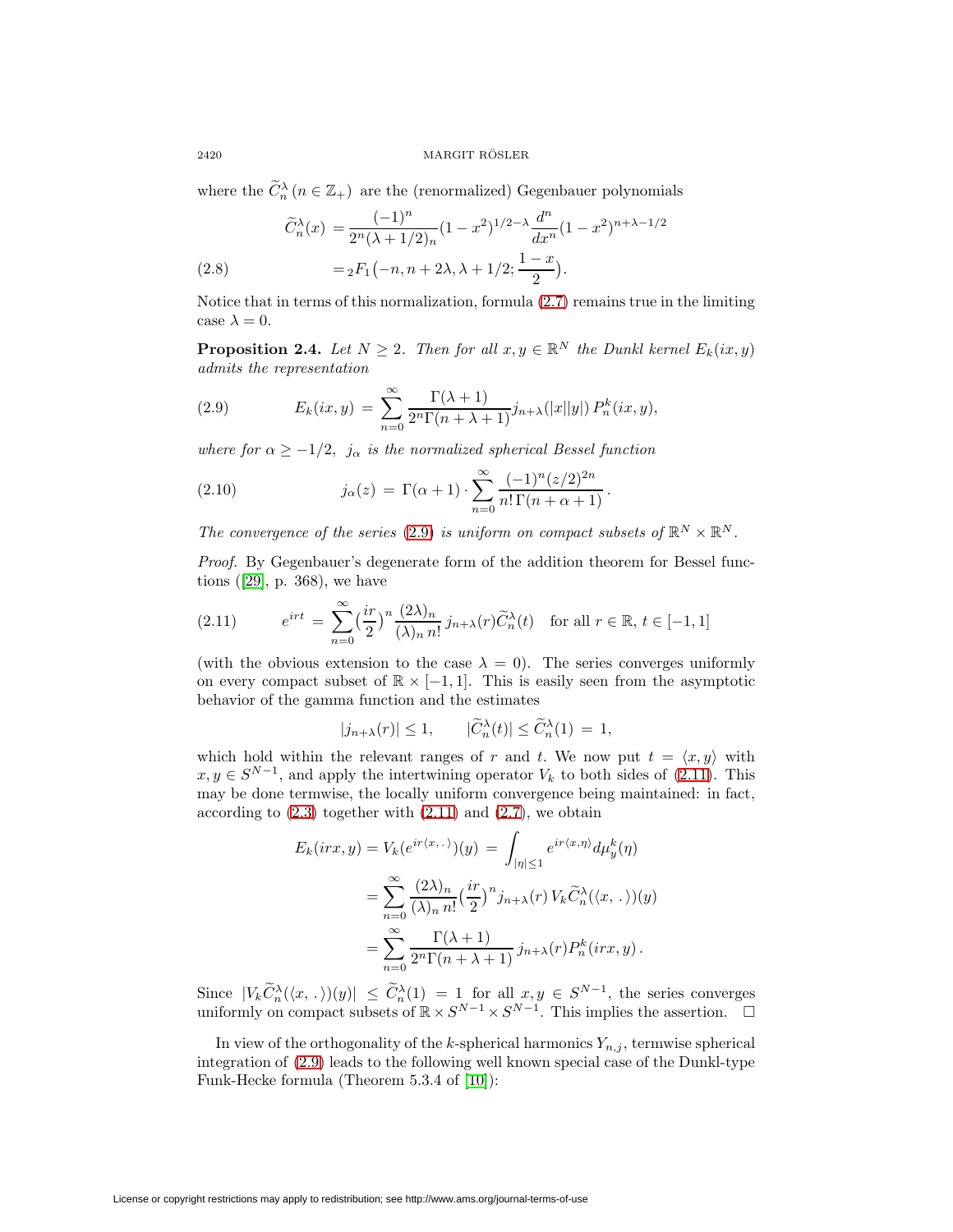**Corollary 2.5.** Let  $N \geq 2$ . Then for all  $x \in \mathbb{R}^N$ ,

$$
\frac{1}{d_k} \int_{S^{N-1}} E_k(ix, y) Y_{n,j}(y) w_k(y) d\sigma(y) = \frac{\Gamma(\lambda+1)}{2^n \Gamma(n+\lambda+1)} j_{n+\lambda}(|x|) Y_{n,j}(ix).
$$

<span id="page-8-0"></span>2.3. **The rank-one case.** Here the reflection group is  $G = \{id, \sigma\}$ , acting on R via  $\sigma(x) = -x$ . The corresponding kernel  $E_k$  with parameter  $k \geq 0$  has been calculated in [\[9\]](#page-24-4). It is given by

$$
E_k(z, w) = j_{k-1/2}(izw) + \frac{zw}{2k+1}j_{k+1/2}(izw);
$$

thus  $J_k(z,w) = j_{k-1/2}(izw)$ . It is well known (see e.g. [\[5\]](#page-24-5), 3.5.61) that the Bessel functions  $j_{\alpha}$  with  $\alpha \geq -1/2$  satisfy a product formula of the form

(2.12) 
$$
j_{\alpha}(xz)j_{\alpha}(yz) = \int_0^{\infty} j_{\alpha}(\xi z) d\nu_{x,y}^{\alpha}(\xi) \text{ for all } z \in \mathbb{C}.
$$

Here the  $\nu_{x,y}^{\alpha}$  are probability measures on  $\mathbb{R}_+$ . For  $x, y > 0$ , they are given by

<span id="page-8-1"></span>
$$
d\nu_{x,y}^{\alpha}(z) = m_{\alpha}(x,y,z)z^{2\alpha+1}dz
$$

with the kernel

$$
m_{\alpha}(x,y,z) = \frac{2^{1-2\alpha}\Gamma(\alpha+1)}{\sqrt{\pi}\Gamma(\alpha+\frac{1}{2})} \cdot \frac{[(z^2-(x-y)^2)((x+y)^2-z^2)]^{\alpha-1/2}}{(xyz)^{2\alpha}} \cdot 1_{[|x-y|,x+y]}(z).
$$

The product formula [\(2.12\)](#page-8-1) induces a convolution of point measures on  $\mathbb{R}_+$  according to

$$
\delta_x \circ_\alpha \delta_y := \nu_{x,y}^\alpha\,,
$$

which in turn allows a unique bilinear and weakly continuous extension to a probability-preserving convolution on  $M_b(\mathbb{R}_+)$ . It induces the structure of a commutative hypergroup on  $\mathbb{R}_+$ , called the Bessel-Kingman hypergroup of index  $\alpha$ , cf. [\[5\]](#page-24-5). The Dunkl kernel  $E_k$  itself satisfies a product formula of type [\(1.4\)](#page-2-2); see [\[21\]](#page-24-7) and also [\[25\]](#page-24-16). Here the representing measures  $\mu^k_{x,y}$  are not positive, but signed Borel measures on R with uniformly bounded total variation norm. For  $x, y \neq 0$ , one has

$$
d\mu_{x,y}^k(z) = m_{k-1/2}(|x|,|y|,|z|)|z|^{2k} \cdot \frac{1 - \sigma_{x,y,z} + \sigma_{z,x,y} + \sigma_{z,y,x}}{2}dz,
$$

with

$$
\sigma_{z,x,t} = \begin{cases} \frac{z^2 + x^2 - t^2}{2zx} & \text{if } z, x \neq 0, \\ 0 & \text{else.} \end{cases}
$$

There exists a unique bilinear and separately weakly continuous convolution  $*_k$ on  $M_b(\mathbb{R})$  such that the convolution of point measures satisfies  $\delta_x *_{k} \delta_y = \mu_{x,y}^k$ . This convolution makes  $M_b(\mathbb{R})$  into a commutative Banach ∗-algebra with unit  $\delta_0$ , involution  $\mu^*(A) = \overline{\mu(-A)}$  and norm  $\|\mu\|' = \|L_\mu\|$ , the operator  $L_\mu$  on  $M_b(\mathbb{R})$  being defined by  $L_{\mu}(\nu) = \mu *_{k} \nu$ . The Gelfand transform on  $M_{b}(\mathbb{R})$  coincides with the corresponding Dunkl transform. For details, see [\[21\]](#page-24-7). Finally, the convolution  $*_k$ matches the Dunkl-type generalized translation as defined above. In fact, Lemma [2.2](#page-5-1) shows that  $\int_{\mathbb{R}} f d(\delta_x *_{k} \delta_y) = f(x *_{k} y)$  for all  $f \in \mathcal{S}(\mathbb{R})$ , and hence, by a simple density argument, also for all  $f \in C^{\infty}(\mathbb{R})$ .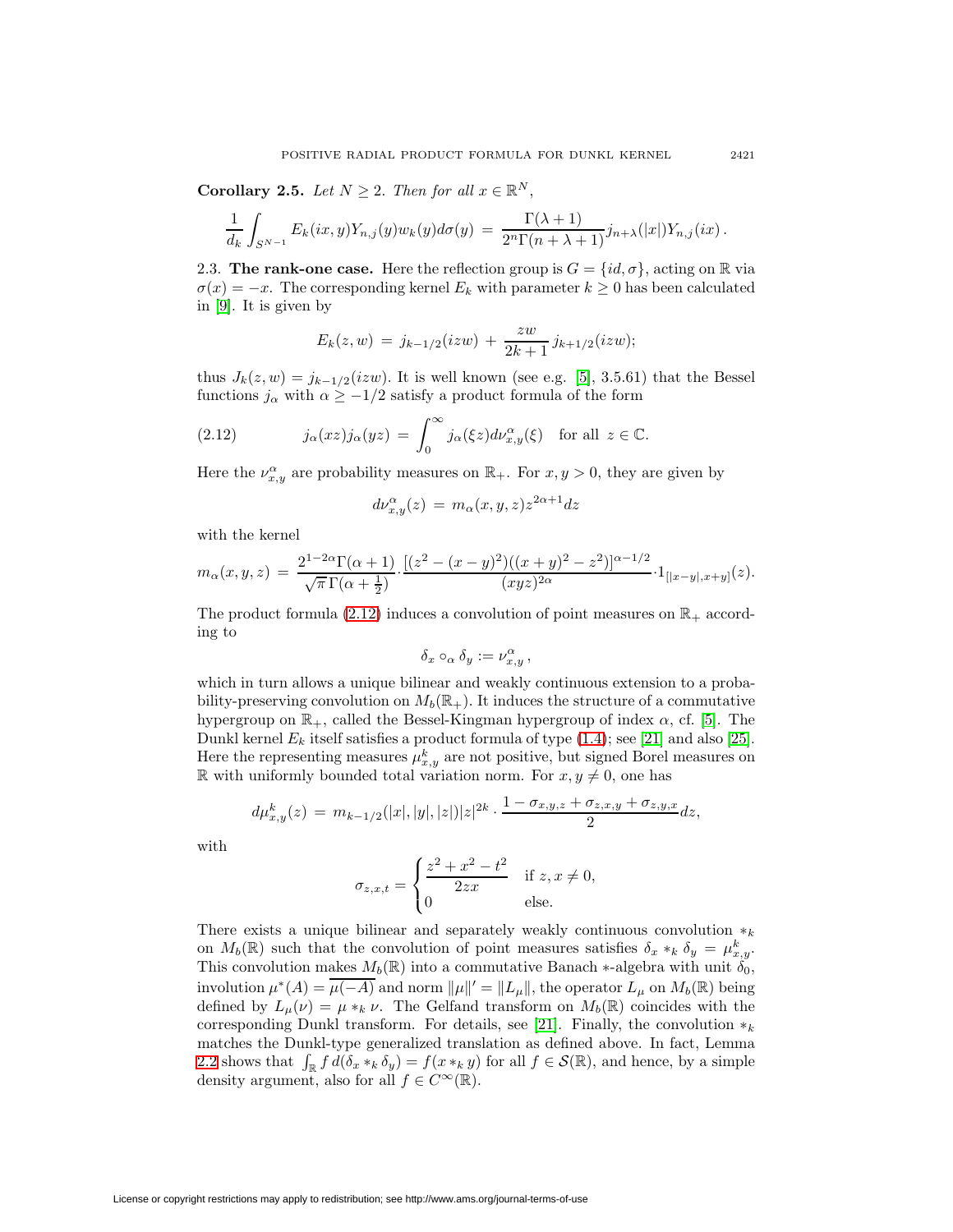#### $\rm MARGIT~RÖSLER$

### 3. Positivity of the spherical mean operator

Following [\[19\]](#page-24-8) we define the Dunkl-type spherical mean operator  $f \mapsto M_f$  on  $C^{\infty}(\mathbb{R}^N)$  by

$$
M_f(x,t) := \frac{1}{d_k} \int_{S^{N-1}} f(x *_k ty) w_k(y) d\sigma(y) \quad (x \in \mathbb{R}^N, t \ge 0).
$$

In case  $N = 1$  this reduces to

$$
M_f(x,t) = \frac{1}{2} \big( f(x *_k t) + f(x *_k - t) \big).
$$

<span id="page-9-0"></span>Lemma [2.2](#page-5-1) easily implies that  $M_f \in C^\infty(\mathbb{R}^N \times \mathbb{R}_+)$ . The following is a key result of this paper:

**Theorem 3.1.** The spherical mean operator  $f \mapsto M_f$  is positivity-preserving on  $C^{\infty}(\mathbb{R}^N)$ , *i.e.*,

$$
f \ge 0
$$
 on  $\mathbb{R}^N$  implies that  $M_f \ge 0$  on  $\mathbb{R}^N \times \mathbb{R}_+$ .

Remark 3.2. The assertion is obvious in the rank-one case: In fact,  $M_f$  can then be calculated explicitly in terms of the data given in Section [2.3.](#page-8-0) We have

$$
M_f(x,t) = \int_{\mathbb{R}} f(z) d\sigma_{x,t}^k(z)
$$

with

<span id="page-9-3"></span>
$$
\sigma_{x,t}^k \ = \ \frac{1}{2} (\mu_{x,t}^k + \mu_{x,-t}^k),
$$

which is easily checked to be a probability measure.

The proof of Theorem [3.1](#page-9-0) in the higher rank case is achieved by a reduction to initial data of the form  $f(x)=\Gamma_k(s, x, y)$ , where  $\Gamma_k$  is the Dunkl-type heat kernel

(3.1) 
$$
\Gamma_k(s,x,y) = \frac{1}{(2s)^{\gamma + N/2}c_k}e^{-(|x|^2 + |y|^2)/4s}E_k\left(\frac{x}{\sqrt{2s}}, \frac{y}{\sqrt{2s}}\right)
$$

 $(x, y \in \mathbb{R}^N, s > 0)$ , see [\[22\]](#page-24-15). (Notice that the constant  $c_k$  was defined differently there.) We recall from [\[22\]](#page-24-15) that  $\Gamma_k$  is strictly positive with

$$
\int_{\mathbb{R}^N} \Gamma_k(s, x, y) w_k(y) dy = 1.
$$

<span id="page-9-1"></span>Moreover,

(3.2) 
$$
\Gamma_k(s, x, y) = \frac{1}{c_k^2} \int_{\mathbb{R}^N} e^{-s|\xi|^2} E_k(-ix, \xi) E_k(iy, \xi) w_k(\xi) d\xi.
$$

<span id="page-9-2"></span>**Lemma 3.3.**

(1) For all  $x, y, z \in \mathbb{R}^N$  and  $s > 0$ ,

$$
\Gamma_k(s, x *_k y, z) = \frac{1}{c_k^2} \int_{\mathbb{R}^N} e^{-s|\xi|^2} E_k(-iz, \xi) E_k(ix, \xi) E_k(iy, \xi) w_k(\xi) d\xi.
$$

In particular,  $\Gamma_k(s, x*_ky, z)$  belongs to  $\mathcal{S}(\mathbb{R}^N)$  as a function of each of the arguments  $x, y, z.$ 

(2) 
$$
\int_{\mathbb{R}^N} \Gamma_k(s, x *_k y, z) w_k(z) dz = 1.
$$
  
\n(3) If  $f \in \mathcal{S}(\mathbb{R}^N)$  and  $(x, t) \in \mathbb{R}^N \times \mathbb{R}_+$ , then  
\n
$$
M_f(x, t) = \lim_{s \downarrow 0} \int_{\mathbb{R}^N} M_{\Gamma_k(s, \cdot, z)}(x, t) f(z) w_k(z) dz.
$$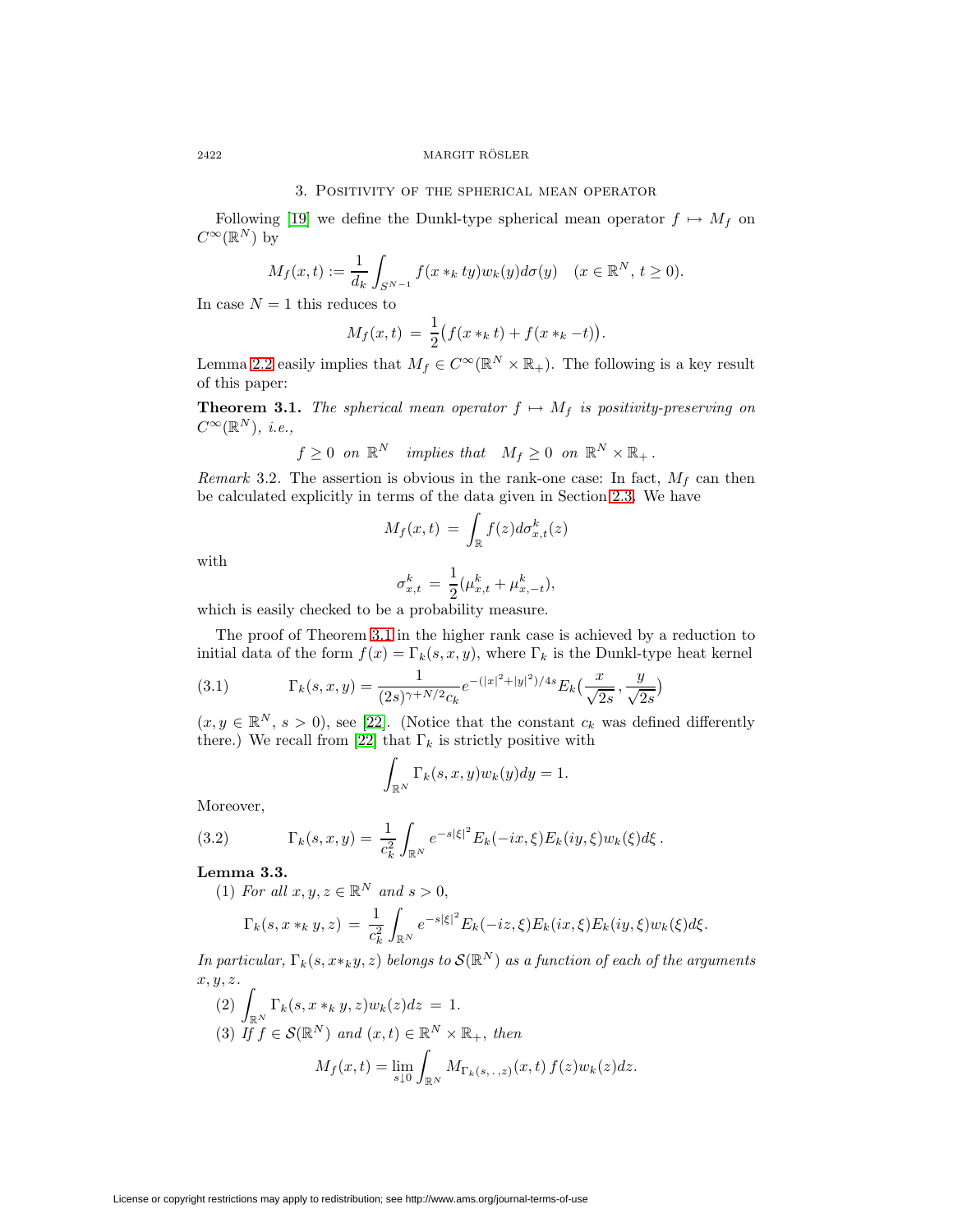*Proof.* (1) By the inversion theorem for the Dunkl transform, formula  $(3.2)$  is equivalent to

$$
\Gamma_k(s, ., z)^{\wedge k}(\xi) = c_k^{-1} e^{-s|\xi|^2} E_k(-iz, \xi).
$$

Lemma [2.2\(](#page-5-1)3) thus implies the stated identity. The rest follows from the invariance of  $\mathcal{S}(\mathbb{R}^N)$  under the Dunkl transform.

 $(2)$  In view of  $(1)$ , we write

$$
\Gamma_k(s, x *_k y, z) = \widehat{g_{x,y}}^k(z)
$$
, with  $g_{x,y}(\xi) := \frac{1}{c_k} e^{-s|\xi|^2} E_k(ix, \xi) E_k(iy, \xi)$ .

This gives

$$
\int_{\mathbb{R}^N} \Gamma_k(s, x *_k y, z) w_k(z) dz = \int_{\mathbb{R}^N} \widehat{g_{x,y}}^k(z) w_k(z) dz = c_k g_{x,y}(0) = 1.
$$

(3) By (1) and the definition of the Dunkl transform, one obtains

$$
\int_{\mathbb{R}^N} M_{\Gamma_k(s, \ldots, z)}(x, t) f(z) w_k(z) dz
$$
\n
$$
= \frac{1}{d_k} \int_{\mathbb{R}^N} \Bigl( \int_{S^{N-1}} \Gamma_k(s, x *_k ty, z) (x, r) w_k(y) d\sigma(y) \Bigr) f(z) w_k(z) dz
$$
\n
$$
= \frac{1}{c_k d_k} \int_{\mathbb{R}^N} \int_{S^{N-1}} e^{-s|\xi|^2} \hat{f}^k(\xi) E_k(ix, \xi) E_k(ity, \xi) w_k(y) d\sigma(y) w_k(\xi) d\xi.
$$

Thus, by the dominated convergence theorem,

$$
\lim_{s\downarrow 0} \int_{\mathbb{R}^N} M_{\Gamma_k(s,\cdot,z)}(x,t) f(z) w_k(z) dz
$$
\n
$$
= \frac{1}{c_k d_k} \int_{\mathbb{R}^N} \int_{S^{N-1}} \hat{f}^k(\xi) E_k(ix,\xi) E_k(ity,\xi) w_k(y) d\sigma(y) w_k(\xi) d\xi
$$
\n
$$
= \frac{1}{d_k} \int_{S^{N-1}} f(x *_k ty) w_k(y) d\sigma(y) = M_f(x,t).
$$

 $\Box$ 

Remark 3.4. A similar calculation shows that for  $f \in \mathcal{S}(\mathbb{R}^N)$  and  $x, y \in \mathbb{R}^N$ ,

$$
f(x *_k y) = \lim_{s \downarrow 0} \int_{\mathbb{R}^N} f(z) \Gamma_k(s, x *_k y, z) w_k(z) dz.
$$

*Proof of Theorem [3.1.](#page-9-0)* We may assume that  $N \ge 2$  and  $\gamma > 0$ , hence also  $\lambda > 0$ . Moreover, it suffices to prove the result for  $f \in \mathcal{S}(\mathbb{R}^N)$ , because  $\mathcal{S}(\mathbb{R}^N)$  is dense in  $C^{\infty}(\mathbb{R}^N)$  and  $M_f(x, t)$  depends continuously on f as a consequence of Lemma [2.2\(](#page-5-1)2). Thus, by part (3) of Lemma [3.3,](#page-9-2) it remains to show that

(3.3)  $M_{\Gamma_k(s, \cdot, z)}(x, t) > 0$  for all  $s \ge 0, z \in \mathbb{R}^N$  and all  $t \ge 0, x \in \mathbb{R}^N$ .

Let us write  $M(x, t) := M_{\Gamma_k(s, \ldots, z)}(x, t)$  for brevity. Invoking part (1) of Lemma [3.3](#page-9-2) and Corollary [2.5](#page-7-3) leads to

<span id="page-10-0"></span>(3.4)  
\n
$$
M(x,t) = \frac{1}{d_k} \int_{S^{N-1}} \Gamma_k(s, x *_k ty, z) w_k(y) d\sigma(y)
$$
\n
$$
= \frac{1}{c_k^2} \int_{\mathbb{R}^N} e^{-s|\xi|^2} E_k(-iz, \xi) E_k(ix, \xi) j_\lambda(t|\xi|) w_k(\xi) d\xi
$$
\n
$$
= \frac{d_k}{c_k^2} \int_0^\infty I(x, z, r) e^{-sr^2} j_\lambda(tr) r^{2\lambda + 1} dr,
$$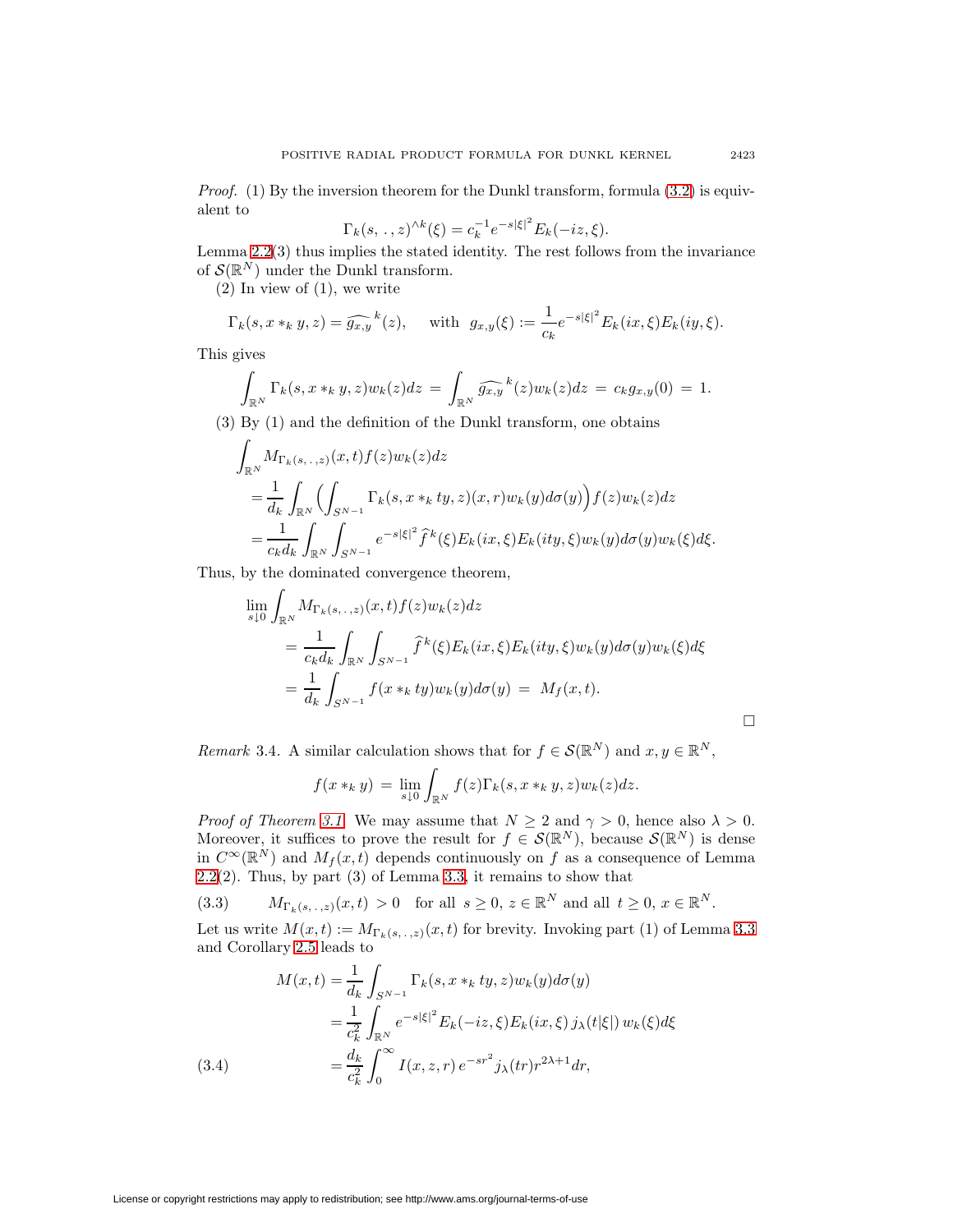<span id="page-11-3"></span>with

(3.5) 
$$
I(x,z,r) = \frac{1}{d_k} \int_{S^{N-1}} E_k(ix,r\xi) E_k(-iz,r\xi) w_k(\xi) d\sigma(\xi).
$$

This integral has to be brought into a form from which the positivity of  $M(x,t)$ can be read off. For this, we insert the series expansion [\(2.9\)](#page-7-1) for  $E_k(ix, r\xi)$ , thus obtaining

(3.6)  
\n
$$
I(x, z, r) = \frac{1}{d_k} \sum_{n=0}^{\infty} \frac{\Gamma(\lambda + 1)}{2^n \Gamma(n + \lambda + 1)} j_{n+\lambda}(r|x|) \cdot \int_{S^{N-1}} P_n^k(irx, \xi) E_k(-irz, \xi) w_k(\xi) d\sigma(\xi)
$$
\n
$$
= \sum_{n=0}^{\infty} \left( \frac{\Gamma(\lambda + 1)}{2^n \Gamma(n + \lambda + 1)} \right)^2 j_{n+\lambda}(r|x|) j_{n+\lambda}(r|z|) P_n^k(irx, -irz),
$$

<span id="page-11-1"></span><span id="page-11-0"></span>where for the second identity, again Corollary [2.5](#page-7-3) was used. In case  $x, z \neq 0$ , the homogeneity of  $P_n^k$  allows one to write

$$
(3.7) \tP_n^k(irx,-irz) = \frac{(n+\lambda)(2\lambda)_n}{\lambda \cdot n!} (r^2|x||z|)^n V_k \widetilde{C}_n^{\lambda} \left( \left\langle \frac{x}{|x|}, \cdot \right\rangle \right) \left( \frac{z}{|z|} \right).
$$

We now employ a well-known degenerate version of the addition theorem for Gegen-bauer polynomials (see [\[2\]](#page-24-17), (4.36)): For all  $s, t, \theta \in \mathbb{R}$ ,

$$
j_{\lambda}(\sqrt{s^2+t^2-2st\cos\theta})
$$
  
=
$$
\sum_{n=0}^{\infty}\frac{(n+\lambda)(2\lambda)_n}{\lambda \cdot n!}\Big(\frac{\Gamma(\lambda+1)}{2^n\Gamma(n+\lambda+1)}\Big)^2(st)^n j_{n+\lambda}(s) j_{n+\lambda}(t) \widetilde{C}_n^{\lambda}(\cos\theta).
$$

This series converges uniformly with respect to  $\theta \in \mathbb{R}$ . Combining [\(3.6\)](#page-11-0) and [\(3.7\)](#page-11-1) and recalling the Laplace representation [\(2.2\)](#page-4-0) for  $V_k$ , we now see that for all  $x, z \neq 0$ ,

(3.8)  

$$
I(x, z, r) = \int_{\mathbb{R}^N} j_\lambda \left( r \sqrt{|x|^2 + |z|^2 - 2|z| \langle x, \eta \rangle} \right) d\mu_{z/|z|}^k(\eta)
$$

$$
= \int_{\mathbb{R}^N} j_\lambda \left( r \sqrt{|x|^2 + |z|^2 - 2 \langle x, \eta \rangle} \right) d\mu_z^k(\eta).
$$

<span id="page-11-2"></span>The second identity follows from the dilation equivariance of  $\mu_z^k$ :  $\mu_{rz}^k(A) = \mu_z^k(r^{-1}A)$ for all  $r > 0$ ,  $A \in \mathcal{B}(\mathbb{R}^N)$ , cf. [\[23\]](#page-24-11). By virtue of Corollary [2.5,](#page-7-3)  $(3.8)$  remains true if  $x = 0$  or  $z = 0$ . For abbreviation, put

$$
v_z(\eta) := \sqrt{|x|^2 + |z|^2 - 2\langle x, \eta \rangle}.
$$

Then by [\(3.4\)](#page-10-0), the product formula [\(2.12\)](#page-8-1) for the Bessel functions  $j_{\lambda}$  and 11.4.29 of [\[1\]](#page-24-18), we arrive at

$$
M(x,t) = \frac{d_k}{c_k^2} \int_{\mathbb{R}^N} \int_0^\infty j_\lambda(rv_z(\eta)) j_\lambda(rt) e^{-sr^2} r^{2\lambda+1} dr d\mu_z^k(\eta)
$$
  
= 
$$
\frac{d_k}{c_k^2} \int_{\mathbb{R}^N} \int_0^\infty \left( \int_0^\infty j_\lambda(ru) e^{-sr^2} r^{2\lambda+1} dr \right) d\nu_{v_z(\eta),t}^\lambda(u) d\mu_z^k(\eta)
$$
  
= 
$$
\frac{d_k}{c_k^2} \frac{\Gamma(\lambda+1)}{2s^{\lambda+1}} \int_{\mathbb{R}^N} \left( \int_0^\infty e^{-u^2/4s} d\nu_{v_z(\eta),t}^\lambda(u) \right) d\mu_z^k(\eta),
$$

which is obviously nonnegative. This finishes the proof.  $\Box$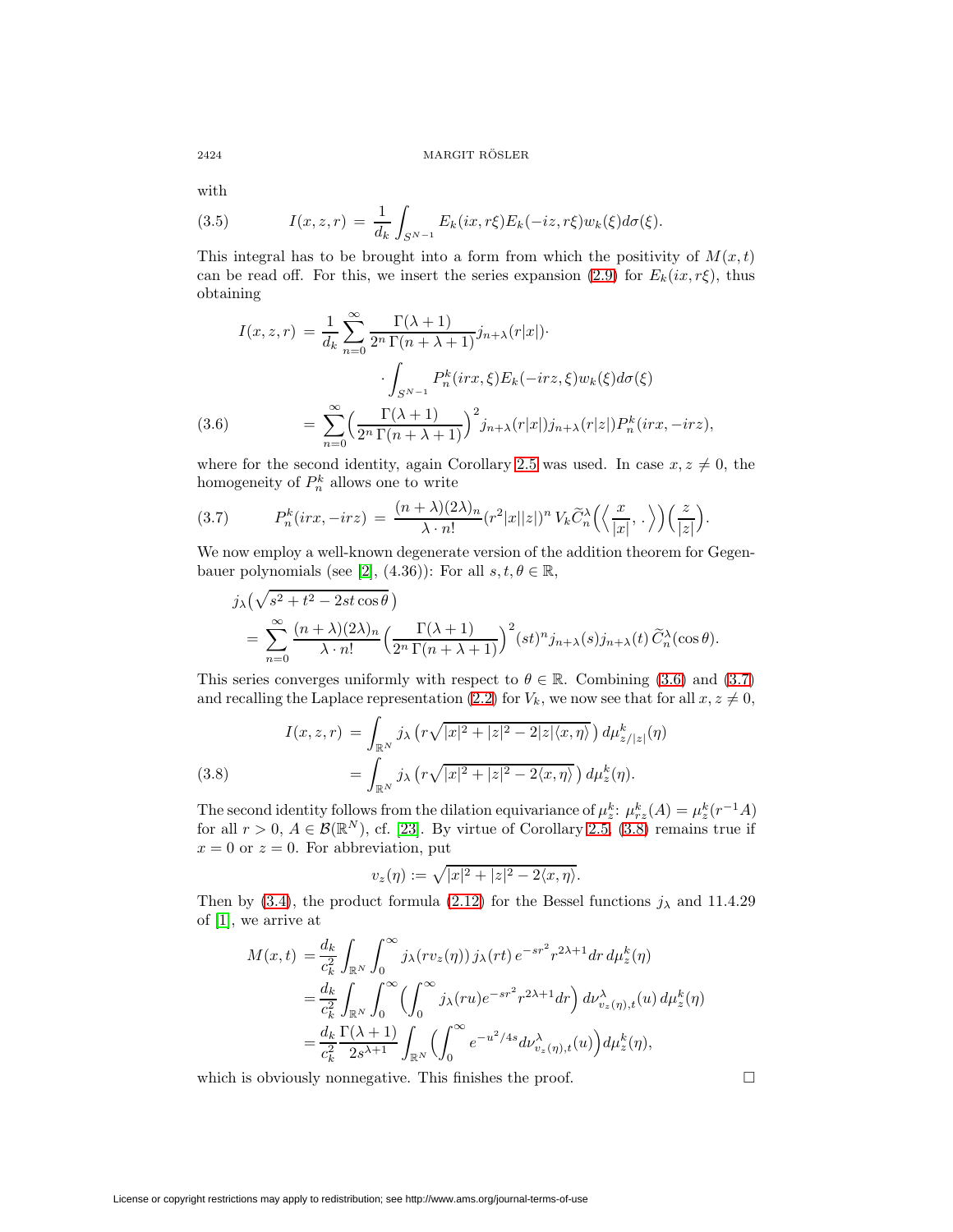#### 4. A positive radial product formula for the Dunkl kernel

<span id="page-12-1"></span>4.1. **Statement of the main result.** Consider  $f(x) = E_k(ix, z)$  with  $z \in \mathbb{R}^N$ . Then

(4.1) 
$$
M_f(x,t) = E_k(ix,z)j_\lambda(t|z|).
$$

Indeed, we have

<span id="page-12-3"></span>
$$
\frac{1}{d_k}\int_{S^{N-1}}E_k(ix,z)w_k(z)d\sigma(z) = j_\lambda(|x|),
$$

which follows from Corollary [2.5](#page-7-3) if  $N \geq 2$  and is obviously also true if  $N = 1$ . In view of  $(2.6)$ , this gives  $(4.1)$ . Theorem [3.1](#page-9-0) easily implies the existence of the representing measures stated in the next theorem, which is the main result of this paper.

<span id="page-12-0"></span>**Theorem 4.1.** For each  $x \in \mathbb{R}^N$  and  $t \in \mathbb{R}_+$  there exists a unique compactly supported probability measure  $\sigma_{x,t}^k \in M^1(\mathbb{R}^N)$  such that

(4.2) 
$$
E_k(ix, y) j_{\lambda}(t|y|) = \int_{\mathbb{R}^N} E_k(i\xi, y) d\sigma_{x,t}^k(\xi) \text{ for all } y \in \mathbb{R}^N.
$$

It represents the spherical mean operator  $f \mapsto M_f$  in the sense that

(4.3) 
$$
M_f(x,t) = \int_{\mathbb{R}^N} f d\sigma_{x,t}^k \quad \text{for all } f \in C^\infty(\mathbb{R}^N).
$$

The measure  $\sigma_{x,t}^k$  satisfies

<span id="page-12-2"></span>
$$
\operatorname{supp} \sigma_{x,t}^k \subseteq \bigcup_{g \in G} \{ \xi \in \mathbb{R}^N : |\xi - gx| \le t \},\
$$

and the mapping  $(x,t) \mapsto \sigma_{x,t}^k$  is continuous with respect to the weak topology on  $M^1(\mathbb{R}^N)$ . Moreover,

$$
\sigma_{gx,t}^k(A) = \sigma_{x,t}^k(g^{-1}(A)) \quad and \quad \sigma_{rx,rt}^k(A) = \sigma_{x,t}^k(r^{-1}A)
$$

for all  $g \in G, r > 0$ , and all Borel sets  $A \in \mathcal{B}(\mathbb{R}^N)$ .

Remarks 4.2.

1. The above result also gives a natural extension of the spherical mean operator at hand: namely, for  $f \in C_b(\mathbb{R}^N)$ , we may define  $M_f \in C_b(\mathbb{R}^N \times \mathbb{R}_+)$  by

$$
M_f(x,t) := \int_{\mathbb{R}^N} f d\sigma_{x,t}^k.
$$

2. In the rank-one case, the support of  $\sigma_{x,t}^k$  with  $t \neq 0$  is given by

$$
\mathrm{supp} \, \sigma_{x,t}^k = \big[ -|x| - t, -||x| - t \big] \cup [||x| - t|, |x| + t \big].
$$

This illustrates that the complete  $G$ -orbit of  $x$  has to be taken into account in the description of supp  $\sigma_{x,t}^k$ .

3. From part (2) of Lemma [2.2,](#page-5-1) a weaker statement on the support of  $\sigma_{x,t}^k$  is immediate, namely supp  $\sigma_{x,t}^k \subseteq {\{\xi \in \mathbb{R}^N : |\xi| \leq |x| + t\}}.$ 

In order to derive the stated properties of the support of  $\sigma_{x,t}^k$  we use an approach via a Darboux-type initial value problem satisfied by the spherical mean  $M_f$ . For  $\alpha \geq -1/2$ , denote by  $A_{\alpha}$  the singular Sturm-Liouville operator

$$
A_{\alpha} := \partial_t^2 + \frac{2\alpha + 1}{t} \partial_t
$$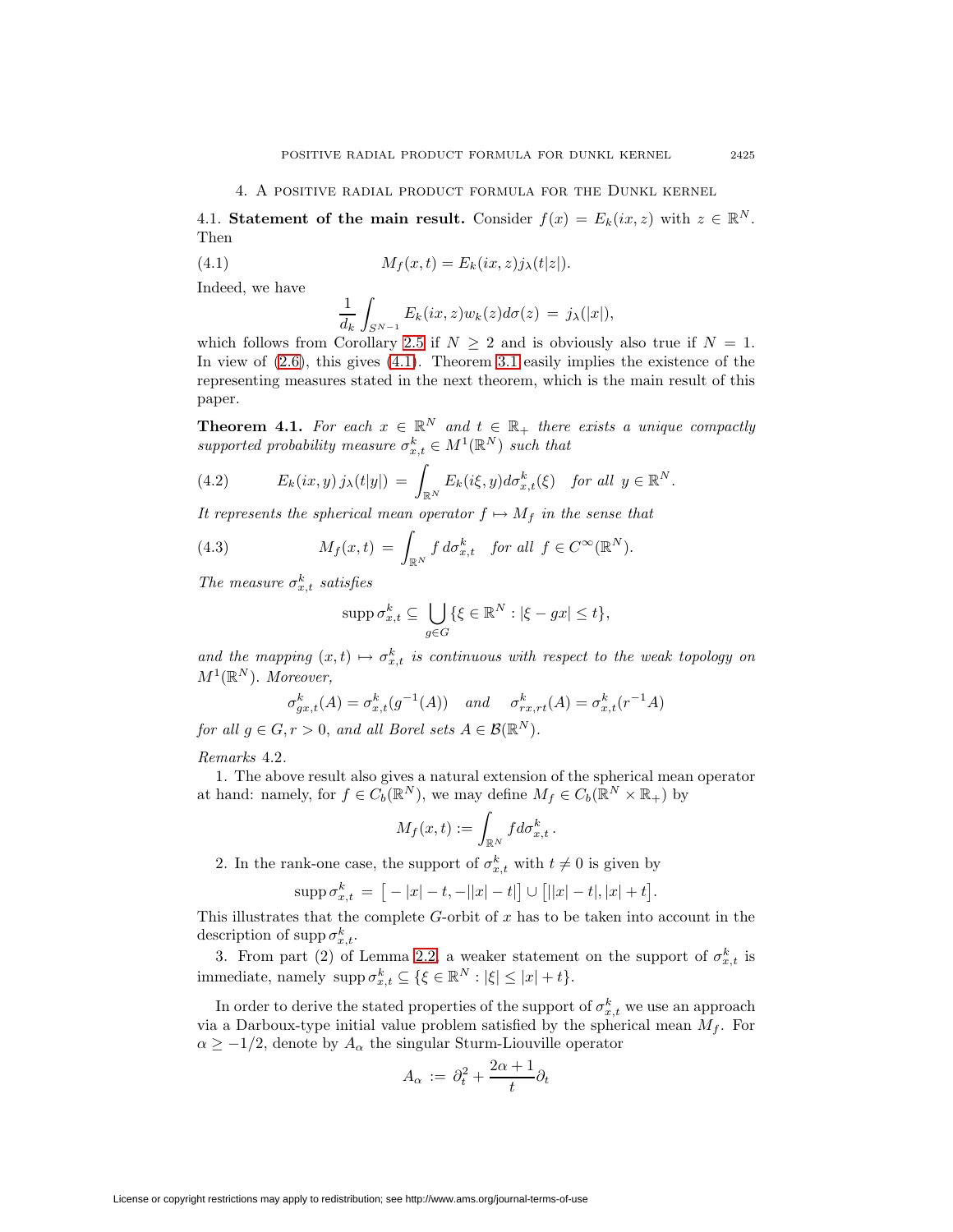on  $\mathbb{R}_+$ . The Bessel functions  $t \mapsto j_\alpha(tz), z \in \mathbb{C}$ , are (up to normalization) the unique even and analytic eigenfunctions of this operator, satisfying

$$
A^t_{\alpha}j_{\alpha}(tz) = -z^2j_{\alpha}(tz);
$$

here the upper index indicates the relevant variable.

<span id="page-13-3"></span>For  $f \in \mathcal{S}(\mathbb{R}^N)$ , we may write

(4.4) 
$$
M_f(x,t) = \frac{1}{c_k} \int_{\mathbb{R}^N} \widehat{f}^k(\xi) E_k(x,i\xi) j_\lambda(t|\xi|) w_k(\xi) d\xi.
$$

In this case, a direct calculation verifies that  $u = M_f$  solves the following initial value problem for the Darboux-type differential-reflection operator  $\Delta_k^x - A_{\lambda}^t$ :

<span id="page-13-0"></span>(4.5) 
$$
(\Delta_k^x - A_\lambda^t)u = 0 \text{ in } \mathbb{R}^N \times \mathbb{R}_+;
$$

 $u(x, 0) = f(x), u_t(x, 0) = 0$  for all  $x \in \mathbb{R}^N$ .

(To obtain the initial data, one has to use the inversion theorem for the Dunkl transform as well as the fact that  $M_f$  is even with respect to t.) In [\[19\]](#page-24-8), Prop. 5.2, it is shown that for arbitrary  $f \in C^{\infty}(\mathbb{R}^N)$ ,  $M_f$  is in fact the unique  $C^{\infty}$ -solution of [\(4.5\)](#page-13-0). Instead of studying the domain of dependence for the above Darbouxtype operator directly, we shall consider the corresponding reflection-invariant wave operator, which is easier to handle.

4.2. **Domain of dependence for wave operators related to reflection groups.** This section is devoted to the study of the Dunkl-type wave operator  $L_k - \partial_t^2$ , where  $L_k$  denotes the reflection-invariant part of the Dunkl Laplacian  $\Delta_k$ , cf. [\(2.1\)](#page-4-2). Notice that in the rank-one case,  $L_k$  coincides with the Sturm-Liouville operator  $A_{k-1/2}$ . It will be important for the following that  $L_k$  can be written in divergence form,

<span id="page-13-2"></span>(4.6) 
$$
L_k = \frac{1}{w_k(x)} \sum_{i=1}^N \partial_{x_i} (w_k(x) \partial_{x_i}).
$$

<span id="page-13-1"></span>Let us now turn to the Dunkl-type wave equation on  $\mathbb{R}^N \times \mathbb{R}_+$  associated with G and  $k$ ,

$$
(4.7) \qquad (L_k - \partial_t^2)u = 0.
$$

The following uniqueness result for solutions of this equation is in close analogy to well-known facts in the classical case  $k = 0$ .

**Lemma 4.3.** Suppose that u is a real-valued  $C^2$ -solution of [\(4.7\)](#page-13-1), given in the truncated cone

$$
C(x_0, t_0) = \{(x, t) \in \mathbb{R}^N \times \mathbb{R}_+ : |x - x_0| \le t_0 - t\}.
$$

Define the energy of  $u$  at time  $t$  within this cone by

$$
E(t) := \frac{1}{2} \int_{B_t} \left( u_t^2 + |\nabla_x u(x, t)|^2 \right) w_k(x) dx,
$$

where the integration is taken over the level set

$$
B_t = \{x \in \mathbb{R}^N : |x - x_0| \le t_0 - t\}.
$$

Then  $E' \leq 0$  on  $\mathbb{R}_+$ .

License or copyright restrictions may apply to redistribution; see http://www.ams.org/journal-terms-of-use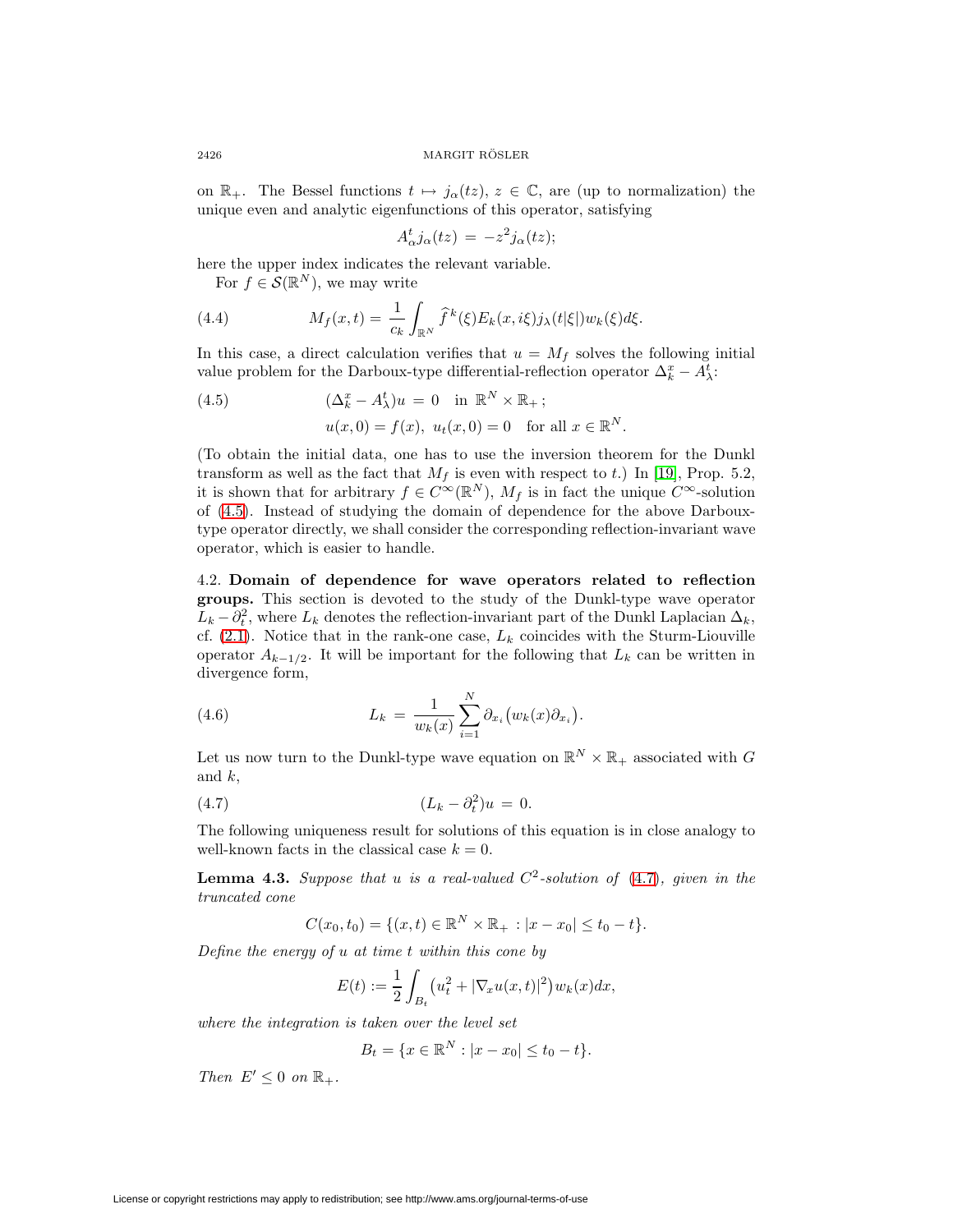Proof. The chain rule gives

$$
E'(t) = I(t) - \frac{1}{2} \int_{\partial B_t} \left( u_t(x, t)^2 + |\nabla_x u(x, t)|^2 \right) w_k(x) dx
$$

with

$$
I(t) = \int_{B_t} (u_t(x, t)u_{tt}(x, t) + \sum_j u_{x_j}(x, t)u_{t, x_j}(x, t))w_k(x)dx
$$
  

$$
= \int_{B_t} (u_{tt}(x, t) - L_k^x u(x, t))u_t(x, t)w_k(x)dx
$$
  

$$
+ \int_{B_t} \sum_{j=1}^N (u_t(x, t)u_{x_j}(x, t)w_k(x))_{x_j}dx
$$
  

$$
= \int_{\partial B_t} u_t(x, t) \partial_\nu u(x, t) w_k(x) d\sigma(x),
$$

where the second identity follows from [\(4.6\)](#page-13-2) and the last one from the divergence theorem ( $\nu$  is the exterior unit normal to  $B_t$  and  $d\sigma$  the Lebesgue surface measure on  $\partial B_t$ ). By the Cauchy-Schwarz inequality,

$$
u_t \partial_\nu u \leq \frac{1}{2} \big( u_t^2 + |\nabla_x u|^2 \big).
$$

This implies the assertion.  $\Box$ 

The following uniqueness result is an immediate consequence:

<span id="page-14-0"></span>**Theorem 4.4.** Suppose that u is a  $C^2$ -solution of the wave equation  $(L_k - \partial_t^2)u = 0$ , defined in the cone  $C(x_0, t_0)$  and satisfying

$$
u_t(x, 0) = u(x, 0) = 0
$$
 for all  $x \in \mathbb{R}^N$  with  $|x - x_0| \le t_0$ .

Then u vanishes in  $C(x_0, t_0)$ .

*Proof.* We may assume that u is real-valued. Since  $E(t) \geq 0$  and  $E(0) = 0$ , the lemma shows that  $E(t) = 0$  for  $0 \le t \le t_0$ , and hence  $u_t = 0$  and  $\nabla_x u = 0$  in  $C(x_0, t_0)$ . This implies the assertion.

We mention that there exists a thorough study of wave operators (and more general hyperbolic operators) related to root systems especially in the case of integervalued multiplicity functions; see [\[3\]](#page-24-19) and the references cited there. In particular, for integer-valued k and odd dimensions N satisfying  $N \geq 2\gamma + 3$ , the wave operator  $L_k - \partial_t^2$  in fact satisfies the strong Huygens principle. This means that a solution at  $(x_0, t_0)$  depends only on the data in an infinitesimal neighborhood of the surface of the propagation cone with vertex at  $(x_0, t_0)$ .

4.3. **Proof of the main result.** For the proof of the properties of the representing measures in Theorem [4.1,](#page-12-0) we have to relate the Darboux-type equation [\(4.5\)](#page-13-0) to the hyperbolic equation [\(4.7\)](#page-13-1). For this, we involve the Riemann-Liouville transform with parameter  $\alpha > -1/2$  on  $\mathbb{R}_+$ . It is given by

<span id="page-14-1"></span>(4.8) 
$$
\mathcal{R}_{\alpha}f(t) = \frac{2\Gamma(\alpha+1)}{\Gamma(1/2)\Gamma(\alpha+1/2)} \int_0^1 f(st)(1-s^2)^{\alpha-1/2} ds
$$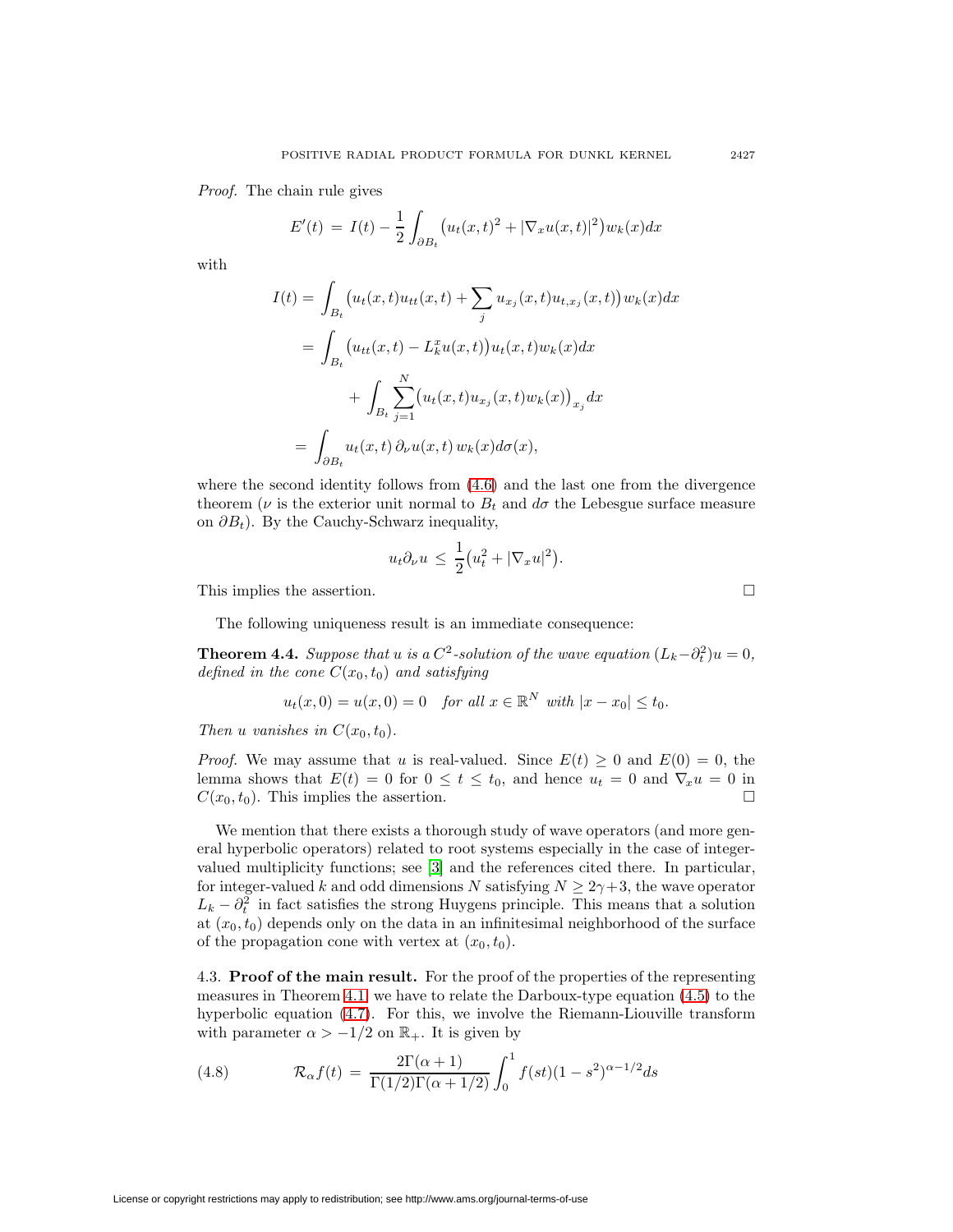$\begin{array}{ll}\n 2428 \\
\text{MARGIT RÖSLER}\n \end{array}$ 

for  $f \in C^{\infty}(\mathbb{R}_{+})$ , see [\[27\]](#page-24-20). The operator  $\mathcal{R}_{\alpha}$  satisfies the intertwining property

$$
A_{\alpha}\mathcal{R}_{\alpha} = \mathcal{R}_{\alpha}\frac{d^2}{dt^2}.
$$

Notice that the rank-one intertwining operator  $V_k$ , when restricted to even functions, just coincides with  $\mathcal{R}_{k-1/2}$ . According to [\[27\]](#page-24-20),  $\mathcal{R}_{\alpha}$  is a topological isomorphism of  $C^{\infty}(\mathbb{R}_{+})$  with respect to the usual Fréchet topology, which is induced from the identification of  $C^{\infty}(\mathbb{R}_{+})$  with  $\{f \in C^{\infty}(\mathbb{R}) : f(-t) = f(t)\}.$ 

*Proof of Theorem [4.1.](#page-12-0)* For fixed  $x \in \mathbb{R}^N$  and  $t \geq 0$ , consider the linear functional

<span id="page-15-0"></span>
$$
\Phi_{x,t}: f \mapsto M_f(x,t),
$$

which is positivity-preserving on  $C^{\infty}(\mathbb{R}^N)$  according to Theorem [3.1.](#page-9-0) Moreover,  $\Phi_{x,t}(1) = 1$ . It follows that  $\Phi_{x,t}$  is represented by a compactly supported probability measure  $\sigma_{x,t}^k \in M^1(\mathbb{R}^N)$  (cf. Theorem 2.1.7 of [\[13\]](#page-24-21)). This implies statement [\(4.3\)](#page-12-2) and also [\(4.2\)](#page-12-3) in view of relation [\(4.1\)](#page-12-1). Notice that

(4.9) 
$$
E_k(ix, z)j_\lambda(t|z|) = (\sigma_{x,t}^k)^{\wedge k}(-z).
$$

Thus the uniqueness of  $\sigma_{x,t}^k$  follows from the injectivity of the Dunkl transform on  $M^1(\mathbb{R}^N)$ , cf. Proposition [2.1.](#page-5-3) In order to check the weak continuity of  $(x, t) \mapsto \sigma_{x,t}^k$ , take a sequence  $(x_n, t_n)_{n \in \mathbb{N}} \subset \mathbb{R}^N \times \mathbb{R}_+$  with  $\lim_{n \to \infty} (x_n, t_n) = (x_0, t_0)$ . Then [\(4.9\)](#page-15-0) implies that  $(\sigma_{x_n,t_n}^k)^{\wedge k} \to (\sigma_{x_n,t_n}^k)^{\wedge k}$  pointwise on  $\mathbb{R}^N$ . Lévy's continuity theorem for the Dunkl transform (Lemma [2.1](#page-5-3) (5)) now yields that the  $\sigma_{x_n,t_n}^k$  converge weakly to  $\sigma_{x_0,t_0}^k$ . Further, the claimed transformation properties of  $\sigma_{x,t}^k$  are immediate consequences of the invariance properties  $(2.4)$  of the kernel  $E_k$ . It remains to analyse the support of  $\sigma_{x,t}^k$ . For this, we shall employ Theorem [4.4.](#page-14-0) We therefore first reduce the general situation to the group-invariant case. We introduce the group means

$$
\widetilde{\sigma}_{x,t}^k \, := \, \frac{1}{|G|} \sum_{g \in G} \sigma_{gx,t}^k \, = \, \frac{1}{|G|} \sum_{g \in G} \sigma_{x,t}^k \circ g^{-1}.
$$

Since  $\sigma_{x,t}^k$  is positive, it is enough to show that  $\tilde{\sigma}_{x,t}^k$  is supported in

$$
K(x,t) := \bigcup_{g \in G} \{ \xi \in \mathbb{R}^N : |\xi - gx| \le t \},\
$$

as stated for  $\sigma_{x,t}^k$ . For this in turn, it suffices to show that

$$
\int_{\mathbb{R}^N} f \, d \widetilde{\sigma}^k_{x,t} \, = 0
$$

for all G-invariant  $f \in \mathcal{S}(\mathbb{R}^N)$  whose support does not intersect  $K(x, t)$ . So suppose that  $f \in \mathcal{S}(\mathbb{R}^N)$  is G-invariant. Then according to Proposition 2.4 of [\[24\]](#page-24-9),  $\hat{f}^k$  is also G-invariant, and [\(4.4\)](#page-13-3) shows that  $x \mapsto M_f(x, t)$  is G-invariant as well. Put  $u_f(x,t) := (\mathcal{R}_{\lambda}^t)^{-1} M_f(x,t)$ , which is still G-invariant with respect to x. According to [\(4.5\)](#page-13-0) and the intertwining property of the Riemann-Liouville transform,  $u = u_f$ belongs to  $C^{\infty}(\mathbb{R}^N\times\mathbb{R}_+)$  and solves the initial value problem

(4.10) 
$$
(L_k - \partial_t^2)u = 0 \text{ in } \mathbb{R}^N \times \mathbb{R}_+; u(x, 0) = f(x), u_t(x, 0) = 0 \text{ for all } x \in \mathbb{R}^N.
$$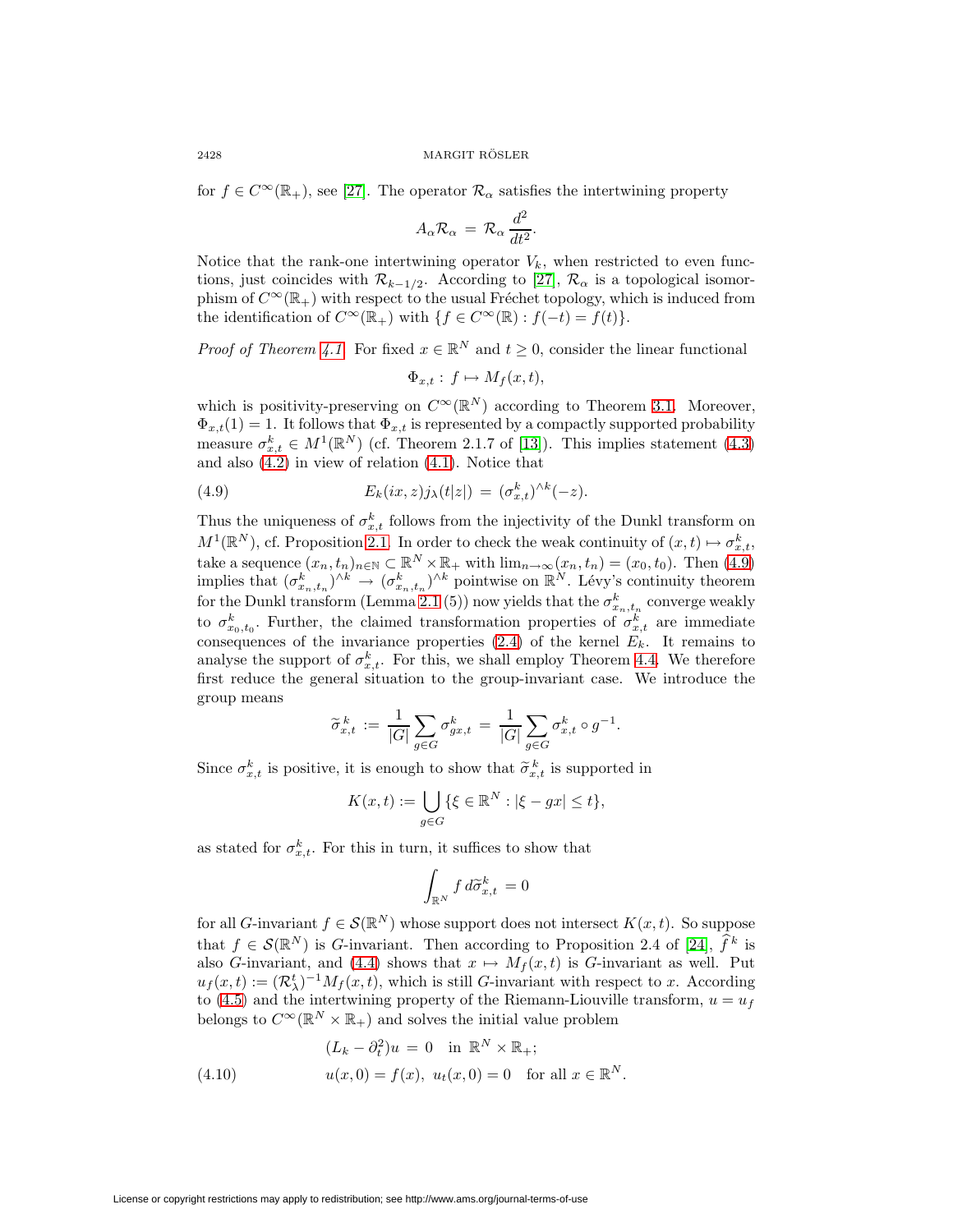Now suppose in addition that supp  $f \cap K(x,t) = \emptyset$ . Then Theorem [4.4](#page-14-0) implies that  $u_f(x, s) = 0$  for all  $0 \le s \le t$ . From the explicit form [\(4.8\)](#page-14-1) of the Riemann-Liouville transform  $\mathcal{R}_\lambda$  we further deduce that

$$
\int_{\mathbb{R}^N} f d\widetilde{\sigma}_{x,t}^k = M_f(x,t) = \mathcal{R}_{\lambda}^t u_f(x,t) = 0,
$$

as claimed. This completes the proof of Theorem [4.1.](#page-12-0)  $\Box$ 

# 5. Positive translation of radial functions

In this section, we derive a slightly weaker variant of Theorem [4.1.](#page-12-0) For its formulation, we introduce some additional notation: If  $\mathcal F$  is a space of  $\mathbb C$ -valued functions on  $\mathbb{R}^N$ , denote by

$$
\mathcal{F}_{rad} := \{ f \in \mathcal{F} : f \circ A = f \quad \text{for all } A \in O(N, \mathbb{R}) \}
$$

the subspace of those  $f \in \mathcal{F}$  that are radial. For  $f \in \mathcal{F}_{rad}$  there exists a unique function  $\tilde{f} : \mathbb{R}_+ \to \mathbb{C}$  such that  $f(x) = \tilde{f}(|x|)$  for all  $x \in \mathbb{R}^N$ . Similarly, if M is a space of Borel measures on  $\mathbb{R}^N$ , then

$$
\mathcal{M}_{rad} := \{ \mu \in \mathcal{M} : \mu \circ A = \mu \quad \text{for all } A \in O(N, \mathbb{R}) \}
$$

<span id="page-16-0"></span>denotes the subspace of radial measures from M.

**Theorem 5.1.** For each  $x, y \in \mathbb{R}^N$  there exists a unique compactly supported, radial probability measure  $\rho_{x,y}^k \in M_{rad}^1(\mathbb{R}^N)$  such that for all  $f \in C_{rad}^{\infty}(\mathbb{R}^N)$ ,

(5.1) 
$$
f(x *_{k} y) = \int_{\mathbb{R}^{N}} f d\rho_{x,y}^{k}.
$$

The support of  $\rho_{x,y}^k$  is contained in

<span id="page-16-1"></span>
$$
\{\xi\in\mathbb{R}^N:\,\min_{g\in G}|x+gy|\leq |\xi|\leq \max_{g\in G}|x+gy|\}.
$$

In particular, if  $0 \in \text{supp } \rho_{x,y}^k$ , then the G-orbits of x and  $-y$  coincide.

*Proof.* Take  $f \in \mathcal{S}_{rad}(\mathbb{R}^N)$ . Then according to Proposition 2.4 of [\[24\]](#page-24-9),  $\hat{f}^k \in$  $\mathcal{S}_{rad}(\mathbb{R}^N)$  with  $\hat{f}^k(\xi) = \mathcal{H}^{\lambda}(\hat{f})(|\xi|)$ . Here  $\mathcal{H}^{\lambda}$  stands for the Hankel transform of index  $\lambda$  on  $L^1(\mathbb{R}_+, r^{2\lambda+1}dr)$ , given by

$$
\mathcal{H}^{\lambda}(g)(s) = \frac{1}{2^{\lambda}\Gamma(\lambda+1)} \int_0^{\infty} g(r) j_{\lambda}(rs) r^{2\lambda+1} dr.
$$

Employing Lemma [2.2](#page-5-1) (3), relations [\(3.5\)](#page-11-3), [\(3.8\)](#page-11-2) as well as the inversion theorem for the Hankel transform, one obtains

$$
f(x *_k y) = \frac{1}{c_k} \int_0^\infty \mathcal{H}^\lambda(\tilde{f})(r) \int_{S^{N-1}} E_k(ix, r\xi) E_k(iy, r\xi) w_k(\xi) d\sigma(\xi) r^{2\lambda + 1} dr
$$
  
\n
$$
= \frac{d_k}{c_k} \int_0^\infty \mathcal{H}^\lambda(\tilde{f})(r) I(-x, y, r) r^{2\lambda + 1} dr
$$
  
\n
$$
= \frac{1}{2^\lambda \Gamma(\lambda + 1)} \int_{\mathbb{R}^N} \int_0^\infty \mathcal{H}^\lambda(\tilde{f})(r) j_\lambda(r\sqrt{|x|^2 + |y|^2 + 2\langle x, \eta \rangle}) r^{2\lambda + 1} dr d\mu_y^k(\eta)
$$
  
\n
$$
= \int_{C(y)} \tilde{f}(\sqrt{|x|^2 + |y|^2 + 2\langle x, \eta \rangle}) d\mu_y^k(\eta);
$$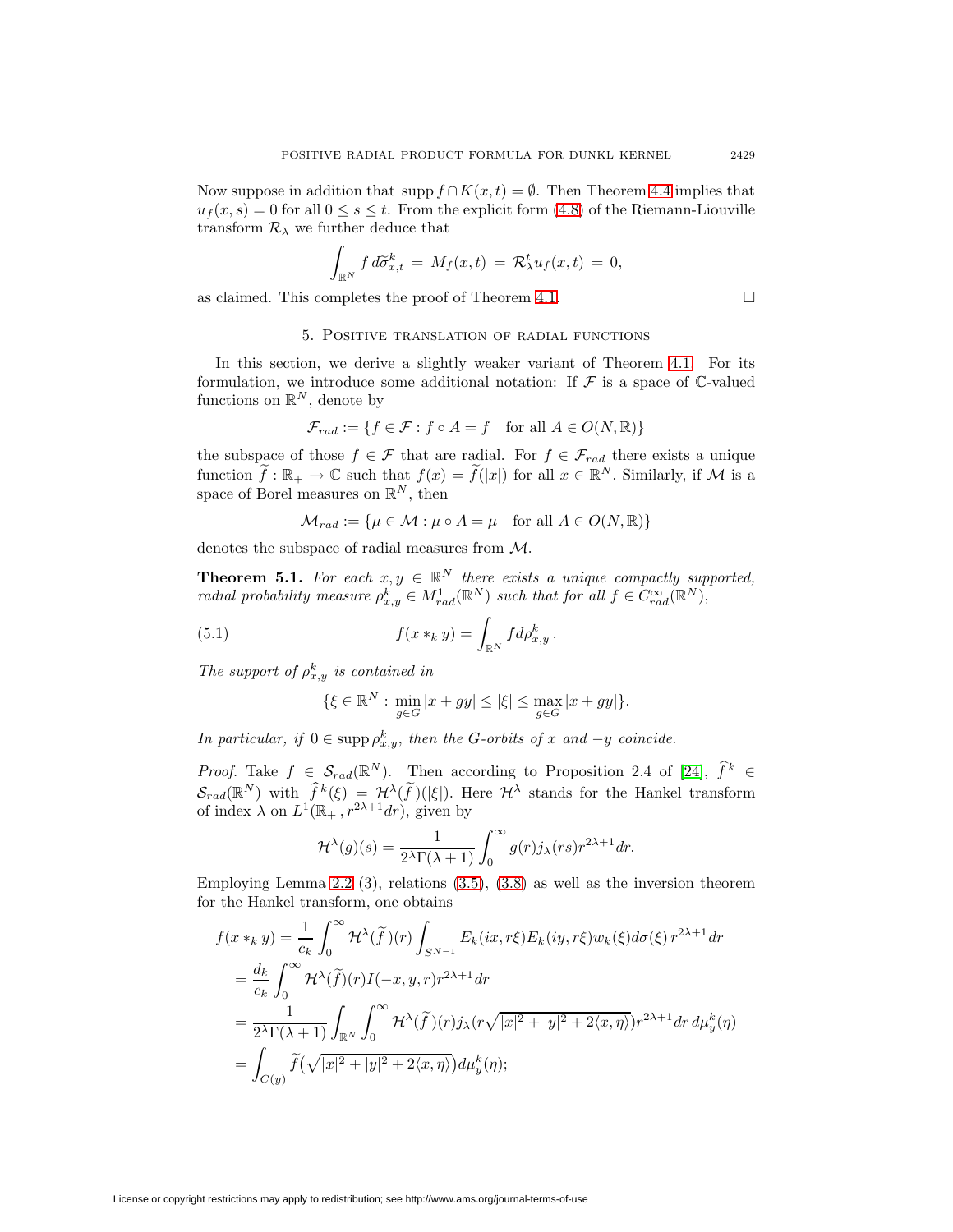here for the second identity, we used the fact that  $I(x, -y, r) = I(-x, y, r)$ . This shows that  $f(x *_k y) \geq 0$  if  $f \geq 0$  on  $\mathbb{R}^N$ . Since  $\mu_y^k$  is a compactly supported probability measure, it also follows that

$$
\sup\{|f(x *_k y)| : f \in \mathcal{S}(\mathbb{R}^N), \|f\|_{\infty} \le 1\} = 1.
$$

Similarly to the proof of Theorem [4.1,](#page-12-0) we proceed by considering the linear functional  $\Psi_{x,y}$ :  $f \mapsto f(x *_k y)$ , which is positive and bounded with norm  $\|\Psi_{x,y}\| = 1$ on the dense subspace  $\mathcal{S}_{rad}(\mathbb{R}^N)$  of  $(C_{0,rad}(\mathbb{R}^N), \|\cdot\|_{\infty})$ . Its continuous extension to  $C_{0,rad}(\mathbb{R}^N)$  is a probability measure  $\rho_{x,y}^k \in M_{rad}^1(\mathbb{R}^N)$  that satisfies [\(5.1\)](#page-16-1). Finally, the statement concerning the support of  $\rho_{x,y}^k$  is immediate from the implication

$$
\eta \in C(y) \implies \min_{g \in G} |x + gy| \le \sqrt{|x|^2 + |y|^2 + 2\langle x, \eta \rangle} \le \max_{g \in G} |x + gy|.
$$

The information on the support of the measures  $\rho_{x,y}^k$  can in turn be used to obtain a sharper statement on the supports of the representing measures for the spherical mean operator in Theorem [4.1:](#page-12-0)

**Corollary 5.2.** The measures  $\sigma_{x,t}^k$  from Theorem [4.1](#page-12-0) satisfy

<span id="page-17-1"></span> $\mathrm{supp} \, \sigma_{x,t}^k \subseteq \{ \xi \in \mathbb{R}^N : |\xi| \geq \big| |x|-t \big| \}.$ 

In particular, if  $0 \in \text{supp } \sigma_{x,t}^k$ , then  $|x|=t$ .

*Proof.* Suppose to the contrary that  $\text{supp }\sigma_{x,t}^k \nsubseteq {\{\xi \in \mathbb{R}^N : |\xi| \geq ||x|-t|\}}$ . Then there exists some  $f \in \mathcal{S}_{rad}(\mathbb{R}^N)$  with  $f \geq 0$ ,

(5.2) 
$$
\mathrm{supp} f \cap \{ \xi \in \mathbb{R}^N : |\xi| \geq ||x| - t| \} = \emptyset,
$$

<span id="page-17-0"></span>and such that  $M_f(x,t) > 0$ . But then  $\eta \mapsto f(x *_{k} t \eta)$  is not identically zero on  $S^{N-1}$ . In view of Theorem [5.1,](#page-16-0) this is a contradiction to [\(5.2\)](#page-17-1).

# 6. AN APPLICATION: SEMIGROUPS OF  $k$ -INVARIANT MARKOV KERNELS with radial distributions

There is a concept of homogeneity for Markov processes on  $\mathbb{R}^N$ , called k-invariance, which generalizes the classical notion of processes with independent, stationary increments to the Dunkl setting. This was introduced and studied in some detail in [\[24\]](#page-24-9). The most important example is a generalization of Brownian motion, with the transition probabilities given in terms of the generalized heat kernel  $\Gamma_k$ , cf. example [6.8\(](#page-20-0)1) below. A Dunkl-type Brownian motion is a Feller process and therefore admits a version with càdlàg paths. This version gives, after symmetrization with respect to the underlying reflection group, a diffusion on the Weyl chambers. k-invariant Markov processes are constructed from semigroups of Markov kernels that are k-invariant in the following sense:

**Definition 6.1** ([\[24\]](#page-24-9)). A Markov kernel  $P : \mathbb{R}^N \times \mathcal{B}(\mathbb{R}^N) \to [0,1]$  is called kinvariant if

 $P(x,.)^{\wedge k}(\xi) = P(0,.)^{\wedge k}(\xi) \cdot E_k(-ix, \xi) \text{ for all } x, \xi \in \mathbb{R}^N.$ 

Here  $P(x,.)$  is regarded as a probability measure on  $\mathbb{R}^N$ .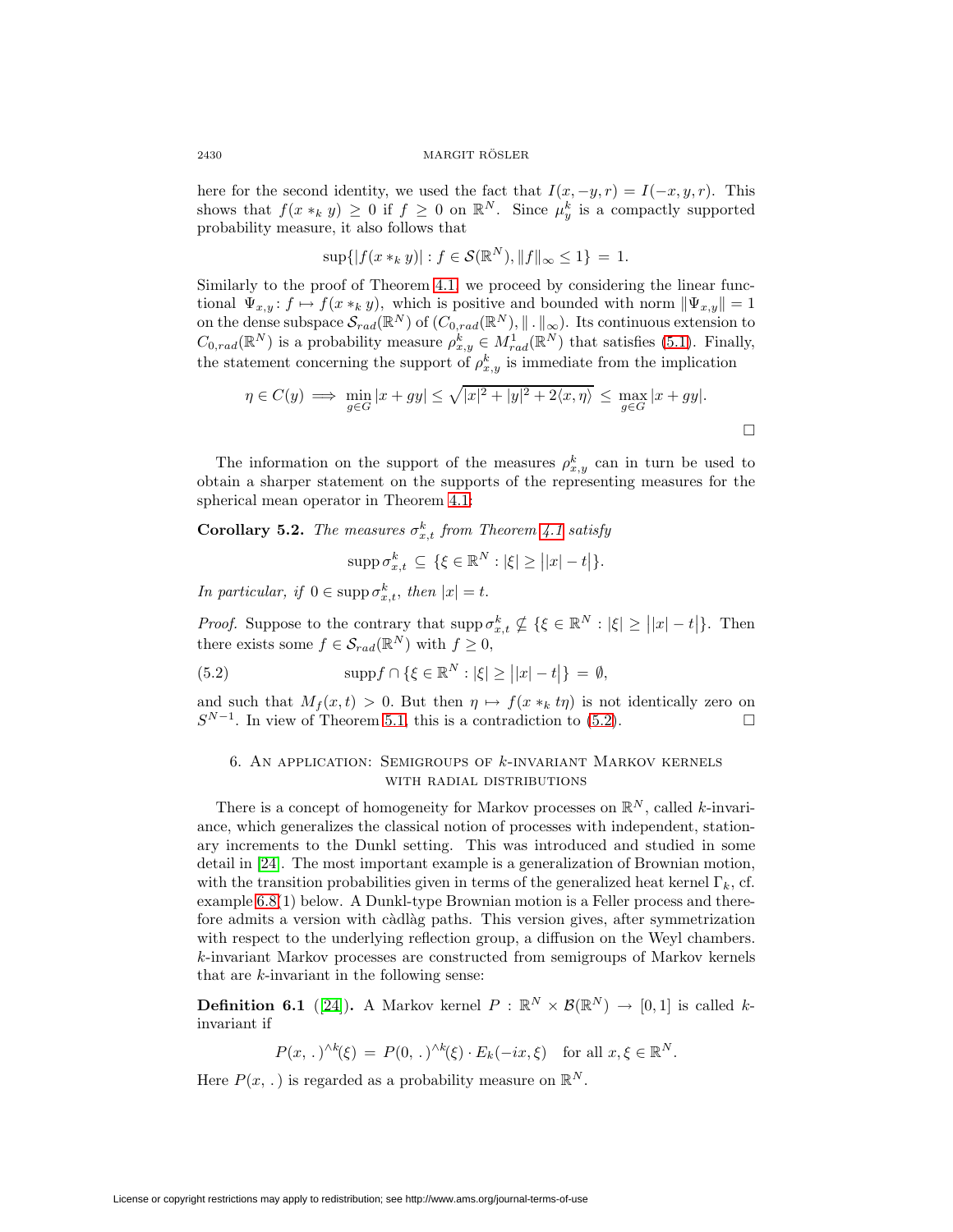If  $k = 0$ , the k-invariant Markov kernels are exactly those that are translationinvariant, which means that they satisfy  $P(x+x_0, A+x_0) = P(x, A)$  for all  $x, x_0 \in$  $\mathbb{R}^N$  and all  $A \in \mathcal{B}(\mathbb{R}^N)$ . Equivalently, the translation-invariant Markov kernels (with  $k = 0$ ) are those of the form  $P(x, A) := \delta_x * \mu(A)$  with a probability measure  $\mu \in M^1(\mathbb{R}^N)$ ; here \* denotes the usual group convolution. If  $k > 0$ , then for given  $\mu \in M^{1}(\mathbb{R}^{N})$  there usually exists no k-invariant Markov kernel such that  $P(0, .) = \mu$ . This is due to the fact that the associated generalized translation on  $\mathbb{R}^N$  cannot be expected to be probability-preserving (and is definitely not in the rank-one case).

However, our results allow us to define associated  $k$ -invariant Markov kernels for all measures  $\mu \in M^1(\mathbb{R}^N)$  belonging to the class

<span id="page-18-0"></span>
$$
M_k^1(\mathbb{R}^N) := \{ \mu \in M^1(\mathbb{R}^N) : w_k^{-1}(x) d\mu(x) \text{ is radial} \}.
$$

This leads to a considerable variety of k-invariant Markov processes beyond those discussed in [\[24\]](#page-24-9). Concerning the definition of  $M_k^1(\mathbb{R}^N)$ , one should notice that for  $\mu \in M_k^1(\mathbb{R}^N)$ , the measure  $w_k^{-1} d\mu$  need not be a Radon measure.

**Proposition 6.2.** Let  $\mu \in M_k^1(\mathbb{R}^N)$ . Then for each  $x \in \mathbb{R}^N$ , there exists a unique probability measure  $\delta_x *_k \mu \in M^1(\mathbb{R}^N)$  such that

(6.1) 
$$
(\delta_x *_k \mu)(f) = \int_{\mathbb{R}^N} f(x *_k y) d\mu(y) \text{ for all } f \in \mathcal{S}(\mathbb{R}^N).
$$

<span id="page-18-1"></span>It satisfies

(6.2) 
$$
(\delta_x *_k \mu)(f) = \int_{\mathbb{R}^N} M_f(x, |y|) d\mu(y) \text{ for all } f \in C_b(\mathbb{R}^N).
$$

*Proof.* Recall first that  $y \mapsto f(x *_k y)$  belongs to  $\mathcal{S}(\mathbb{R}^N)$  for  $f \in \mathcal{S}(\mathbb{R}^N)$ ; whence the integral on the right side of [\(6.1\)](#page-18-0) is well-defined. If  $\mu \in M_k^1(\mathbb{R}^N)$ , then for  $f \in \mathcal{S}(\mathbb{R}^N),$ 

$$
\int_{\mathbb{R}^N} f(x *_k y) d\mu(y) = \int_{\mathbb{R}^N} \frac{1}{d_0} \Big( \int_{S^{N-1}} f(x *_k |y| \xi) w_k(|y| \xi) d\sigma(\xi) \Big) w_k^{-1}(y) d\mu(y)
$$
  
= 
$$
\frac{d_k}{d_0} \int_{\mathbb{R}^N} M_f(x, |y|) |y|^{2k} w_k^{-1}(y) d\mu(y) = \int_{\mathbb{R}^N} M_f(x, |y|) d\mu(y).
$$

This shows that the functional  $f \mapsto \int_{\mathbb{R}^N} f(x *_{k} y) d\mu(y)$  extends uniquely to a positive bounded Borel measure  $\delta_x *_k \mu \in M_b(\mathbb{R}^N)$  and that  $(6.2)$  is satisfied. Since  $M_f = 1$  for  $f = 1$ ,  $\delta_x *_{k} \mu$  is in fact a probability measure.

# <span id="page-18-2"></span>**Theorem 6.3.**

(i) If  $\mu \in M_k^1(\mathbb{R}^N)$ , then  $P(x, A) := \delta_x *_{k} \mu(A)$  defines a k-invariant Markov kernel on  $\mathbb{R}^N$  with  $P(0, .) = \mu$ .

(ii) Conversely, if P is a k-invariant Markov kernel with  $P(0,.) \in M_k^1(\mathbb{R}^N)$ , then  $P(x, .) = \delta_x *_{k} P(0, .).$ 

*Proof.* For (i), notice first that  $\delta_0 *_{k} \mu = \mu$ . Moreover, by the above proposition and equation [\(4.1\)](#page-12-1),

$$
(\delta_x *_k \mu)^{\wedge k}(\xi) = \int_{\mathbb{R}^N} E_k(y, -i\xi) d(\delta_x *_k \mu)(y) = \int_{\mathbb{R}^N} M_{E_k(\cdot, -i\xi)}(x, |y|) d\mu(y)
$$
  
=  $E_k(x, -i\xi) \int_{\mathbb{R}^N} j_\lambda(|y| |\xi|) d\mu(y).$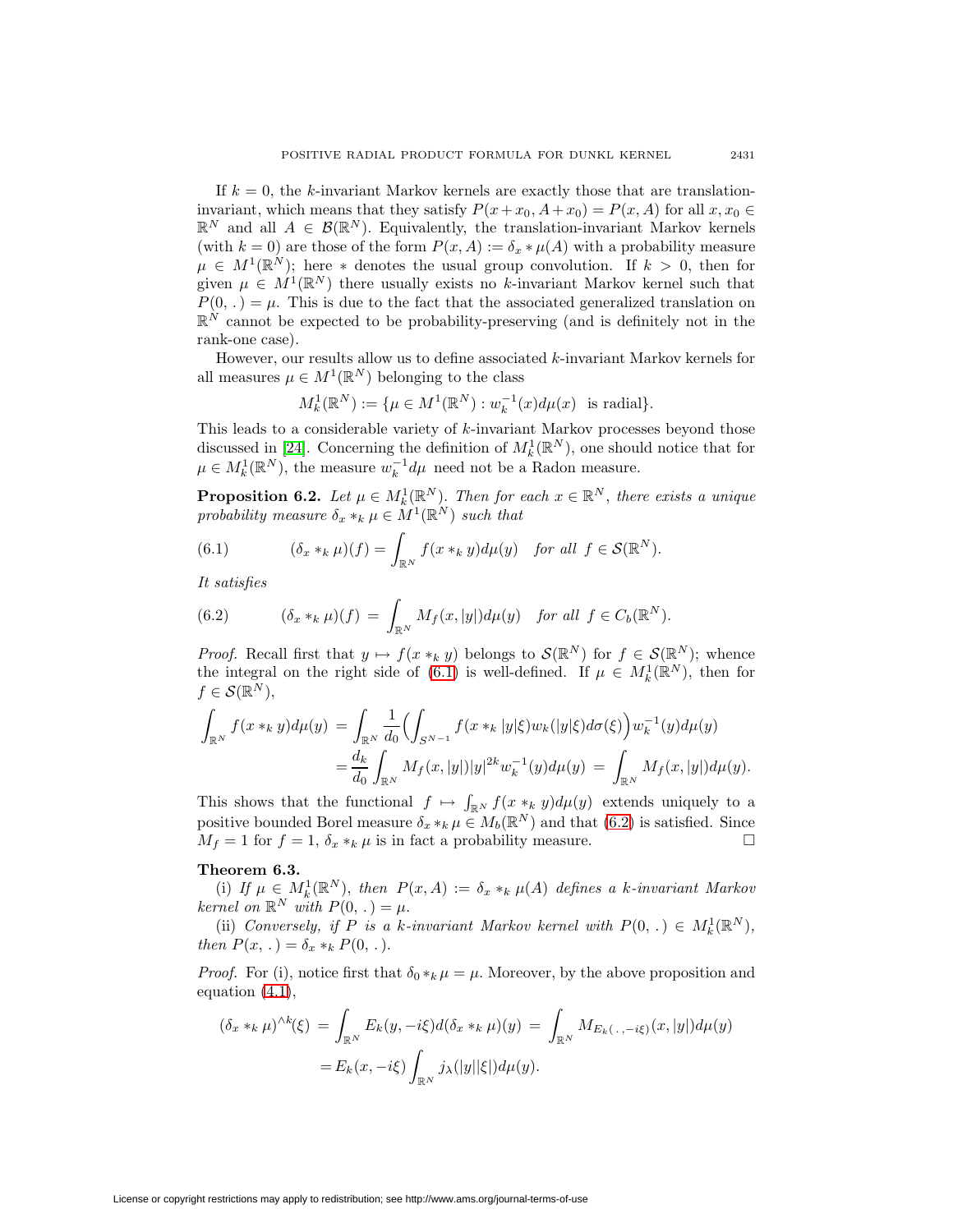Specializing to  $x = 0$ , this gives

(6.3) 
$$
\widehat{\mu}^k(\xi) = \int_{\mathbb{R}^N} j_{\lambda}(|y||\xi|) d\mu(y),
$$

and thus

<span id="page-19-0"></span>
$$
(\delta_x *_k \mu)^{\wedge k}(\xi) = E_k(-ix, \xi) \cdot \widehat{\mu}^k(\xi),
$$

which proves that  $P$  is  $k$ -invariant. By Lévy's continuity theorem for the Dunkl transfrom, this also ensures that  $x \mapsto \delta_x *_{k} \mu$  is continuous with respect to the weak topology on  $M^1(\mathbb{R}^N)$ . This easily implies that  $x \mapsto P(x, A)$  is measurable for any  $A \in \mathcal{B}(\mathbb{R}^N)$ . Thus the proof of (i) is complete. Part (ii) follows immediately from the definition of k-invariance and the injectivity of the Dunkl transform.  $\Box$ 

We also introduce a convolution product for measures from  $M_k^1(\mathbb{R}^N)$ :

**Definition 6.4.** Let 
$$
\mu, \nu \in M_k^1(\mathbb{R}^N)
$$
. Then  $\mu *_{k} \nu \in M^1(\mathbb{R}^N)$  is defined by  
\n
$$
\mu *_{k} \nu(f) := \int_{\mathbb{R}^N} \delta_x *_{k} \nu(f) d\mu(x) = \int_{\mathbb{R}^N} \int_{\mathbb{R}^N} f(x *_{k} y) d\mu(x) d\nu(y), \quad f \in \mathcal{S}(\mathbb{R}^N).
$$

Notice that

<span id="page-19-2"></span>(6.4) 
$$
(\mu *_{k} \nu)^{\wedge k} = \widehat{\mu}^{k} \widehat{\nu}^{k} \text{ for all } \mu, \nu \in M_{k}^{1}(\mathbb{R}^{N}).
$$

There is a close relationship between  $*_k$  on  $M_k^1(\mathbb{R}^N)$  and the convolution  $\circ_\lambda$  of the Bessel-Kingman hypergroup of index  $\lambda = \gamma + N/2 - 1$  on  $\mathbb{R}_+$  (cf. Section [2.3\)](#page-8-0). We shall in particular obtain from this connection that  $M_k^1(\mathbb{R}^N)$  is closed w.r.t.  $*_k$ . Let us start with some additional notation.

We denote by  $p(\mu) \in M_b(\mathbb{R}_+)$  the image measure of  $\mu \in M_b(\mathbb{R}^N)$  under the mapping  $x \mapsto |x|$ , characterized by

$$
\int_{\mathbb{R}^N} f(|x|) d\mu(x) = \int_0^\infty f(r) dp(\mu)(r) \quad \text{for all } f \in C_b(\mathbb{R}_+).
$$

Further, we write  $\mathcal{H}^{\lambda}$  for the Hankel transform of index  $\lambda$  on  $M_b(\mathbb{R}_+),$  i.e.,

<span id="page-19-1"></span>
$$
\mathcal{H}^{\lambda}(\sigma)(r) = \int_0^{\infty} j_{\lambda}(rt) d\sigma(t), \quad \sigma \in M_b(\mathbb{R}_+).
$$

In these terms, [\(6.3\)](#page-19-0) just states that for  $\mu \in M_k^1(\mathbb{R}^N)$ ,

(6.5) 
$$
\widehat{\mu}^k(\xi) = \mathcal{H}^{\lambda}(p(\mu))(|\xi|).
$$

We also recall from hypergroup theory that the Hankel transfrom  $\mathcal{H}^{\lambda}$  is multiplicative w.r.t. the convolution  $\circ_{\lambda}$  on  $M_b(\mathbb{R}_+),$  i.e.,

$$
\mathcal{H}^{\lambda}(\sigma \circ_{\lambda} \tau) = \mathcal{H}^{\lambda}(\sigma) \mathcal{H}^{\lambda}(\tau) \quad \text{for all} \ \sigma, \ \tau \in M_b(\mathbb{R}_+).
$$

<span id="page-19-3"></span>**Lemma 6.5.**  $M_k^1(\mathbb{R}^N)$  is a commutative semigroup with respect to  $*_k$  with neutral element  $\delta_0$ . The mapping  $p: (M_k^1(\mathbb{R}^N), *_k) \rightarrow (M^1(\mathbb{R}_+), \circ_\lambda), \mu \mapsto p(\mu),$  establishes an isometric isomorphism of semigroups as well as a homeomorphism with respect to the weak topologies on both spaces.

*Proof.* It is obvious that p is an isometric bijection from  $M_k^1(\mathbb{R}^N)$  onto  $M^1(\mathbb{R}_+)$ . Moreover, by Lévy's continuity theorem for the Dunkl transform and the Hankel transform respectively, we deduce from  $(6.5)$  that p is a homeomorphism w.r.t. the weak topologies on the stated spaces. Commutativity of  $*_k$  and the statement on the neutral element are clear. It remains to prove that  $M_k^1(\mathbb{R}^N)$  is closed with

License or copyright restrictions may apply to redistribution; see http://www.ams.org/journal-terms-of-use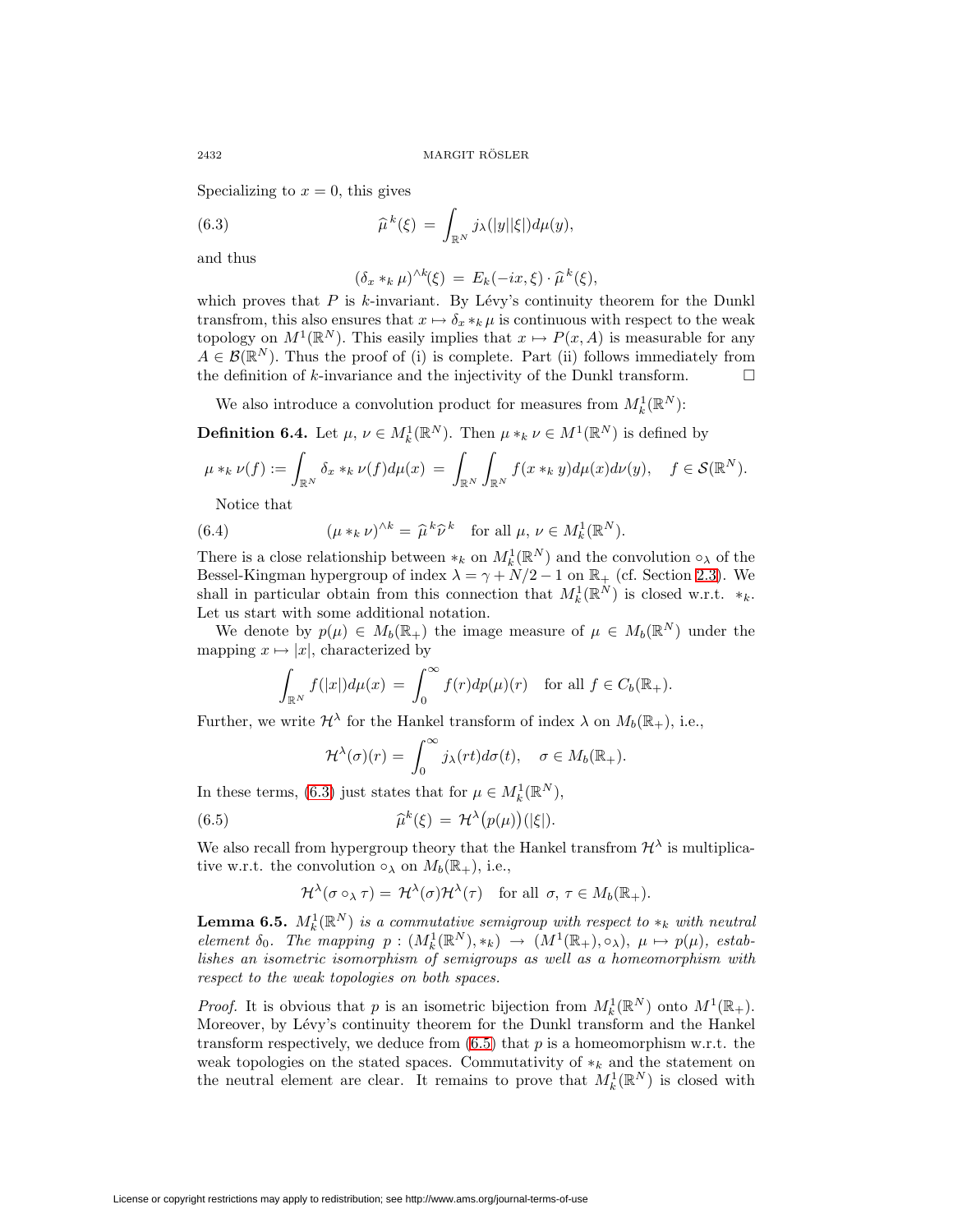respect to  $*_k$ , and that p is multiplicative. For this, let  $\mu, \nu \in M_k^1(\mathbb{R}^N)$ . Then by [\(6.4\)](#page-19-2) and [\(6.5\)](#page-19-1),

$$
(\mu *_{k} \nu)^{\wedge k}(\xi) = \widehat{\mu}^{k}(\xi)\widehat{\nu}^{k}(\xi) = \mathcal{H}^{\lambda}(p(\mu))(|\xi|)\mathcal{H}^{\lambda}(p(\nu))(|\xi|)
$$

$$
= \mathcal{H}^{\lambda}(p(\mu) \circ_{\lambda} p(\nu))(|\xi|).
$$

Let  $\tau \in M_k^1(\mathbb{R}^N)$  with  $p(\tau) = p(\mu) \circ_\lambda p(\nu)$ . Then the above calculation shows that  $(\mu *_k \nu)^{\wedge k} = \hat{\tau}^k$ . The injectivity of the Dunkl transform implies that  $\mu *_k \nu = \tau \in$  $M_k^1(\mathbb{R}^N)$ , as well as

$$
p(\mu *_{k} \nu) = p(\tau) = p(\mu) \circ_{\lambda} p(\nu).
$$

This finishes the proof.  $\Box$ 

Recall that for two Markov kernels  $P, Q$  on  $\mathbb{R}^N$ , the composition  $P \circ Q$  is defined by

$$
P \circ Q(x, A) = \int_{\mathbb{R}^N} Q(z, A) P(x, dz).
$$

If P and Q are k-invariant, then  $P \circ Q$  is again k-invariant with

$$
((P \circ Q)(x,.))^{\wedge k}(\xi) = P(0,.)^{\wedge k}(\xi) \cdot Q(0,.)^{\wedge k}(\xi) \cdot E_k(-ix,\xi) \quad (x,\xi \in \mathbb{R}^N),
$$

cf. [\[24\]](#page-24-9). A family  $(P_t)_{t\geq 0}$  of k-invariant Markov kernels on  $\mathbb{R}^N$  is called a semigroup of k-invariant Markov kernels if the following statements hold:

- (i) The kernels  $(P_t)_{t\geq 0}$  form a semigroup, i.e.,  $P_s \circ P_t = P_{s+t}$  for  $s, t \geq 0$ .
- (ii) The mapping  $\mathbb{R}_+ \to M^1(\mathbb{R}^N)$ ,  $t \mapsto P_t(0, .)$ , is weakly continuous.

The above results enable us to construct semigroups of  $k$ -invariant Markov kernels from convolution semigroups with respect to the hypergroup structure  $\circ_{\lambda}$  on  $\mathbb{R}_+$ .

**Definition 6.6.** A family  $(\sigma_t)_{t\geq 0} \subset M^1(\mathbb{R}_+)$  of probability measures on  $\mathbb{R}_+$  is called a convolution semigroup on  $\mathbb{R}_+$  with respect to  $\circ_\lambda$ , if  $\sigma_s \circ_\lambda \sigma_t = \sigma_{s+t}$  for all  $s, t \geq 0$  with  $\sigma_0 = \delta_0$ , and if the mapping  $\mathbb{R}_+ \to M^1(\mathbb{R}_+), t \mapsto \sigma_t$ , is weakly continuous.

<span id="page-20-1"></span>**Theorem 6.7.** Suppose that  $(\sigma_t)_{t>0}$  is a convolution semigroup on  $\mathbb{R}_+$  w.r.t.  $\circ_{\lambda}$ , and define  $(\mu_t)_{t\geq 0} \subset M_k^1(\mathbb{R}^N)$  by  $\mu_t := p^{-1}(\sigma_t) \in M_k^1(\mathbb{R}^N)$ . Then  $\mu_s *_k \mu_t = \mu_{s+t}$ for all  $s, t \geq 0$ , and  $P_t(x, A) := \delta_x \circ_k \mu_t$  defines a semigroup of k-invariant Markov kernels on  $\mathbb{R}^N$ .

*Proof.* Let  $s, t \geq 0$ . Then by Lemma [6.5,](#page-19-3)

$$
p(\mu_s *_k \mu_t) = \nu_s \circ_\lambda \nu_t = \nu_{s+t} = p(\mu_{s+t}).
$$

Since p is injective on  $M_k^1(\mathbb{R}^N)$ , this proves that  $\mu_s *_{k} \mu_t = \mu_{s+t}$ . Further, the weak continuity of the mapping  $t \mapsto \mu_t$  on  $\mathbb{R}_+$  is clear from the continuity of  $p^{-1}$ . According to Theorem [6.3,](#page-18-2) each  $P_t$  is a k-invariant Markov kernel with  $P_t(0, .) =$  $\mu_t$ , and

$$
(P_s \circ P_t)(x,.)^{\wedge k}(\xi) = E_k(-ix,\xi)P_s(0,.)^{\wedge k}(\xi)P_t(0,.)^{\wedge k}(\xi)
$$
  
=  $E_k(-ix,\xi)\hat{\mu}_s^k(\xi)\hat{\mu}_t^k(\xi) = E_k(-ix,\xi)\hat{\mu}_{s+t}^k(\xi) = P_{s+t}(x,.)^{\wedge k}(\xi).$ 

This implies the semigroup property of  $(P_t)_{t\geq 0}$ .

<span id="page-20-0"></span>License or copyright restrictions may apply to redistribution; see http://www.ams.org/journal-terms-of-use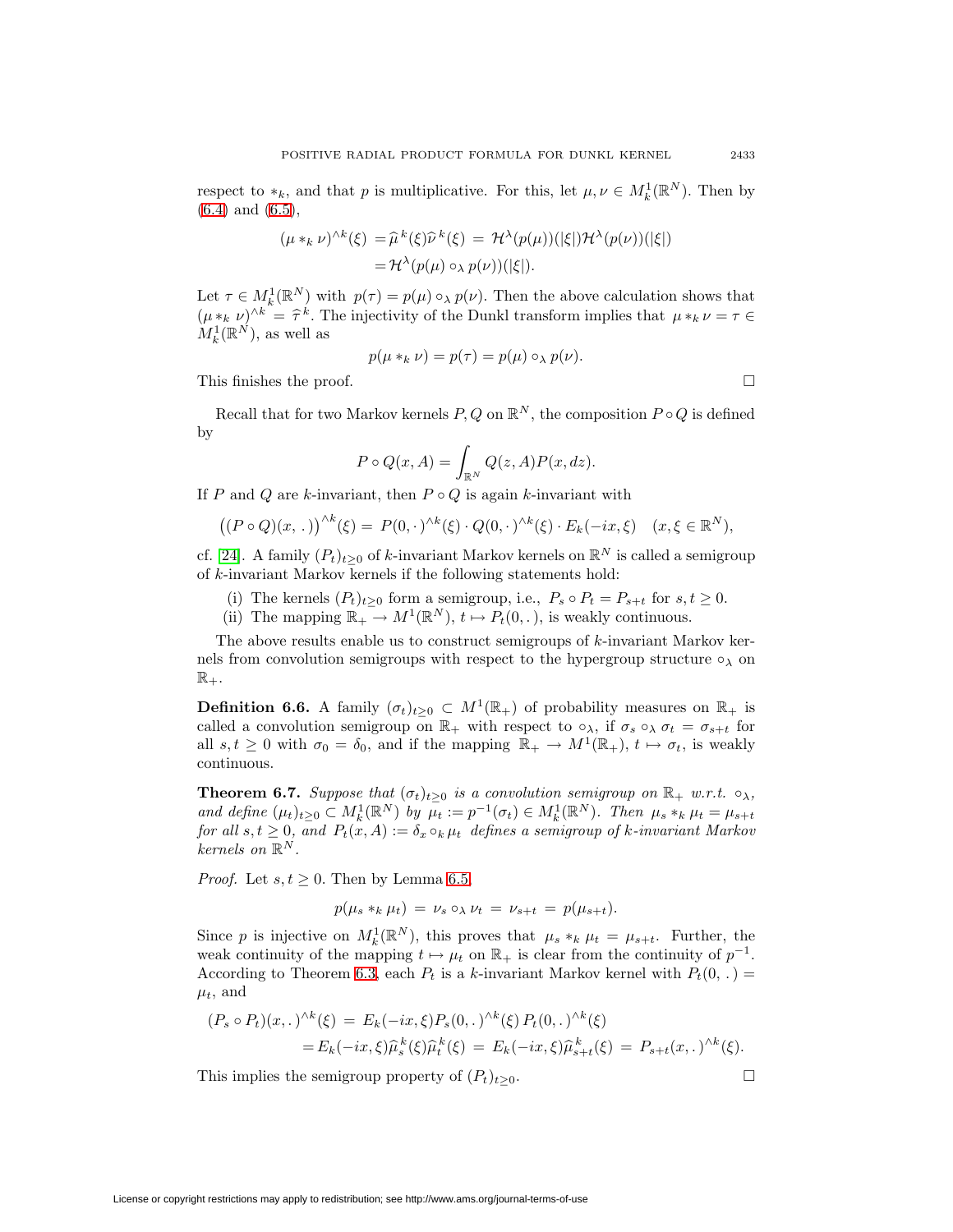**Examples 6.8.** All the examples for semigroups of k-invariant Markov kernels discussed in [\[24\]](#page-24-9) fit into the concept of Theorem [6.7:](#page-20-1)

(1) (*k*-Gaussian semigroups). The *k*-Gaussian semigroup  $(P_t^{\Gamma})_{t\geq0}$  is defined by

$$
P_t^{\Gamma}(x, A) = \int_A \Gamma_k(t, x, y) w_k(y) dy \quad (t > 0),
$$

with the Dunkl-type heat kernel  $\Gamma_k$  (cf. [\(3.1\)](#page-9-3)). It is k-invariant and defines a Feller process on  $\mathbb{R}^N$ , the Dunkl-type Brownian motion. According to [\(3.2\)](#page-9-1) and Lemma [2.2,](#page-5-1) we may write

$$
\Gamma_k(t, x, y) = F_k(t, -x *_k y)
$$

with

$$
F_k(t,x) := \Gamma_k(t,x,0) = \frac{1}{(2t)^{\lambda+1}c_k}e^{-|x|^2/4t}.
$$

For  $t > 0$ , put

$$
d\mu_t(x) := F_k(t, x)w_k(x)dx \in M_k^1(\mathbb{R}^N).
$$

Then  $\sigma_t := p(\mu_t) \in M_\gamma^1(\mathbb{R}_+)$  is given by the Rayleigh distribution

$$
d\sigma_t(r) = \frac{d_k}{(2t)^{\lambda+1}c_k}r^{2\lambda+1}e^{-r^2/4t}, \quad t > 0.
$$

It is well known (see e.g. 7.3.18 of [\[5\]](#page-24-5)) that  $(\nu_t)_{t>0}$  (with  $\nu_0 := 0$ ) is a convolution semigroup on  $\mathbb{R}_+$  w.r.t.  $\circ_{\lambda}$ . It defines a Bessel process of index  $\lambda$ . In order to see that  $(P_t^{\Gamma})_{t\geq 0}$  is associated with  $(\sigma_t)_{t\geq 0}$  as in Theorem [6.7,](#page-20-1) it remains to verify that

$$
\delta_x *_k \mu_t = P_t^{\Gamma}(x, .).
$$

But if  $f \in \mathcal{S}(\mathbb{R}^N)$ , then by Lemma [2.2,](#page-5-1)

$$
\delta_x *_k \mu_t(f) = \int_{\mathbb{R}^N} F_k(t,y)f(x *_k y)w_k(y)dy = \int_{\mathbb{R}^N} \Gamma_k(t,x,y)f(y)w_k(y)dy.
$$

This yields the claimed identity.

(2) (Subordination). If  $(P_t)_{t>0}$  is a semigroup of k-invariant Markov kernels and  $(\rho_t)_{t>0} \subset M^1(\mathbb{R})$  is a convolution semigroup of probability measures on the group  $(\mathbb{R}, +)$  (in the sense of [\[4\]](#page-24-22)) which is supported by  $\mathbb{R}_+$ , then a subordinated semigroup  $(P_t)_{t\geq0}$  of k-invariant Markov kernels is defined by

$$
\widetilde{P}_t(x,A) = \int_0^\infty P_s(x,A)d\rho_t(s).
$$

Suppose now that  $(P_t)_{t>0}$  is associated with a ∘<sub>λ</sub>-convolution semigroup  $(\sigma_t)_{t>0}$  on  $\mathbb{R}_+$  according to Theorem [6.7.](#page-20-1) Then it is immediate that  $(P_t)_{t>0}$  is associated in the same way with the ∘<sub>λ</sub>-convolution semigroup  $(\tilde{\sigma}_t)_{t>0}$  defined by

$$
\widetilde{\sigma}_t := \int_0^\infty \sigma_s \, d\rho_t(s).
$$

This example in particular includes the k-Cauchy kernels in [\[24\]](#page-24-9).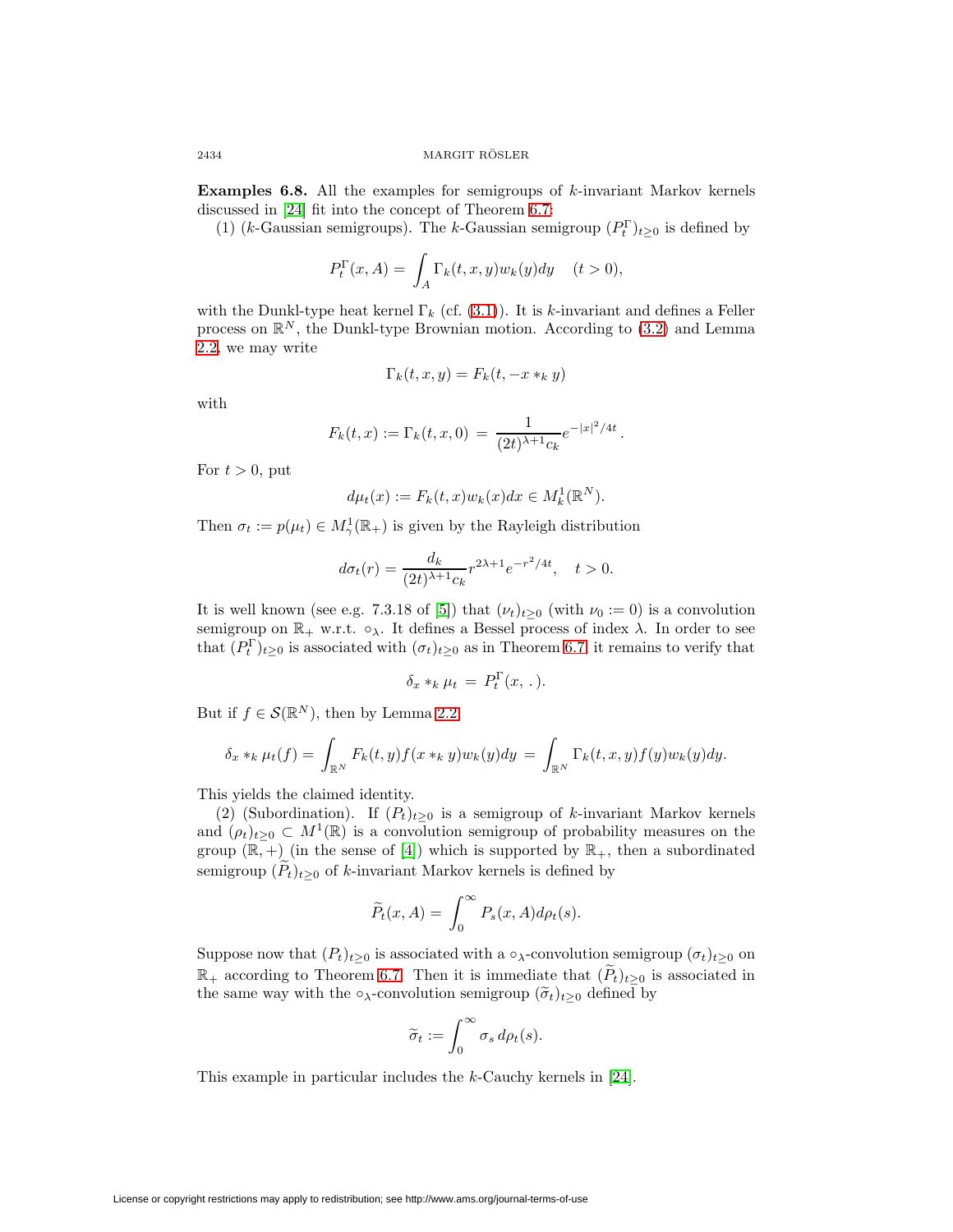<span id="page-22-0"></span>For crystallographic reflection groups and certain discrete sets of half-integer multiplicity functions, generalized Bessel functions have an interpretation as the spherical functions of a Euclidean-type symmetric space. This in particular implies a positive product formula as stated in [\(1.3\)](#page-1-0).

To become more precise, let us first recall the context from [\[20\]](#page-24-3) and [\[16\]](#page-24-14): Suppose that  $\mathcal G$  is a connected, non-compact semisimple Lie group with finite center. Choose a maximal compact subgroup K of G, and let  $\mathcal{K} \ltimes \mathfrak{p}$  be the Cartan motion group associated with the Cartan decomposition  $\mathfrak{g} = \mathfrak{k} + \mathfrak{p}$  of the Lie algebra g; here K acts on  $\mathfrak p$  via the adjoint representation. Choose a maximal abelian subspace  $\mathfrak a$  of p, and denote by  $\Sigma \subset \mathfrak{a}^*$  the roots of g with respect to  $\mathfrak{a}$ . We consider  $\Sigma$  as a subset of  $\alpha$ , identifying  $\alpha$  with its dual via the Killing form  $B$ , and denote by  $G$  the Weyl group of  $\Sigma$ , acting on the Euclidean space  $(a, B) \cong (\mathbb{R}^N, \langle \cdot, \cdot \rangle)$ . Let us consider the spherical functions of the Gelfand pair  $(K \ltimes \mathfrak{p}, \mathcal{K})$  as *K*-invariant functions on  $(\mathcal{K} \ltimes \mathfrak{p})/\mathcal{K} \cong \mathfrak{p}$ . According to Chap. IV of [\[12\]](#page-24-23), they are of the form  $\psi_{\lambda}$ ,  $\lambda \in \mathfrak{a}_{\mathbb{C}},$ where  $\psi_{\lambda} \in C^{\infty}(\mathfrak{p})$  is characterized as the unique K-invariant solution of the joint eigenvalue problem

$$
\partial(p)\psi = p(\lambda)\psi
$$
 for all  $p \in I(\mathfrak{p}), \psi(0) = 1;$ 

here  $I(\mathfrak{p})$  is the space of K-invariants in the symmetric algebra over  $\mathfrak{p}$  and  $\partial(p)$  is the constant coefficient differential operator associated with p. Further,  $\psi_{\lambda} = \psi_{\mu}$ iff  $\mu = g\lambda$  for some  $g \in G$ . By taking radial parts of constant coefficient differential operators on **p**, it can now be shown that the restriction  $\psi_{\lambda}$  (which is G-invariant and determines  $\psi_{\lambda}$  uniquely) coincides with the generalized Bessel function  $J_k(.,\lambda)$ associated with G; the multiplicity function k is given by  $k(\alpha) = \frac{1}{4} \sum_{\beta \in \mathbb{R}} \sum_{\alpha \cap \Sigma} m_{\beta}$ , with  $m_{\alpha}$  the multiplicity of  $\alpha \in \Sigma$ . A detailed proof of this can be found in [\[16\]](#page-24-14).

The convolution of  $K$ -biinvariant functions on the Cartan motion group can be interpreted as the convolution of a commutative hypergroup structure on the double coset space  $(\mathcal{K} \ltimes \mathfrak{p})/(\mathcal{K} \cong \mathcal{K} \setminus \mathfrak{p}$ , which is defined by

<span id="page-22-1"></span>
$$
\delta_{\mathcal{K}\cdot x} * \delta_{\mathcal{K}\cdot y} = \int_{\mathcal{K}} \delta_{\mathcal{K}\cdot (x+k\cdot y)} \, dk, \quad x, y \in \mathfrak{p}.
$$

(See [\[17\]](#page-24-6), Chap. 8 for information about double coset and orbit hypergroups.) If  $a_+$  is an arbitrary fixed Weyl chamber of a, then each orbit  $\mathcal{K} \cdot x$  contains a unique  $x_+ \in \overline{\mathfrak{a}_+}$ , and the mapping  $\mathcal{K} \backslash \mathfrak{p} \mapsto \overline{\mathfrak{a}_+}$ ,  $\mathcal{K} \cdot x \to x_+$  is a homeomorphism; see [\[12\]](#page-24-23), Prop. I.5.18. Thus, we obtain an induced hypergroup structure on the closed chamber  $\overline{\mathfrak{a}_+}$  which is determined by the convolution

(7.1) 
$$
\delta_x * \delta_y = \int_{\mathcal{K}} \delta_{(x+k\cdot y)_+} dk, \ x, y \in \overline{\mathfrak{a}_+}.
$$

In particular, the  $\delta_x * \delta_y$  are compactly supported probability measures on  $\overline{\mathfrak{a}_+}$ . The identity element of this hypergroup is 0, and the involution is given by  $(x_{+})^{-}$  =  $(-x)_+$ . From [\(7.1\)](#page-22-1) together with the characterization of the spherical functions  $\psi_\lambda$ by means of their product formula, we see that the set

$$
\{\psi \in C(\overline{\mathfrak{a}_+}) : \delta_x * \delta_y(\psi) = \psi(x)\psi(y)\}
$$

of continuous, multiplicative functions on the hypergroup  $\overline{\mathfrak{a}_+}$  consists exactly of the functions  $\psi_{\lambda}, \lambda \in \mathfrak{a}_{\mathbb{C}}$ . With the identification  $(\mathfrak{a}, B) \cong (\mathbb{R}^N, \langle \cdot, \cdot \rangle), \mathfrak{a}_+ \cong C$  and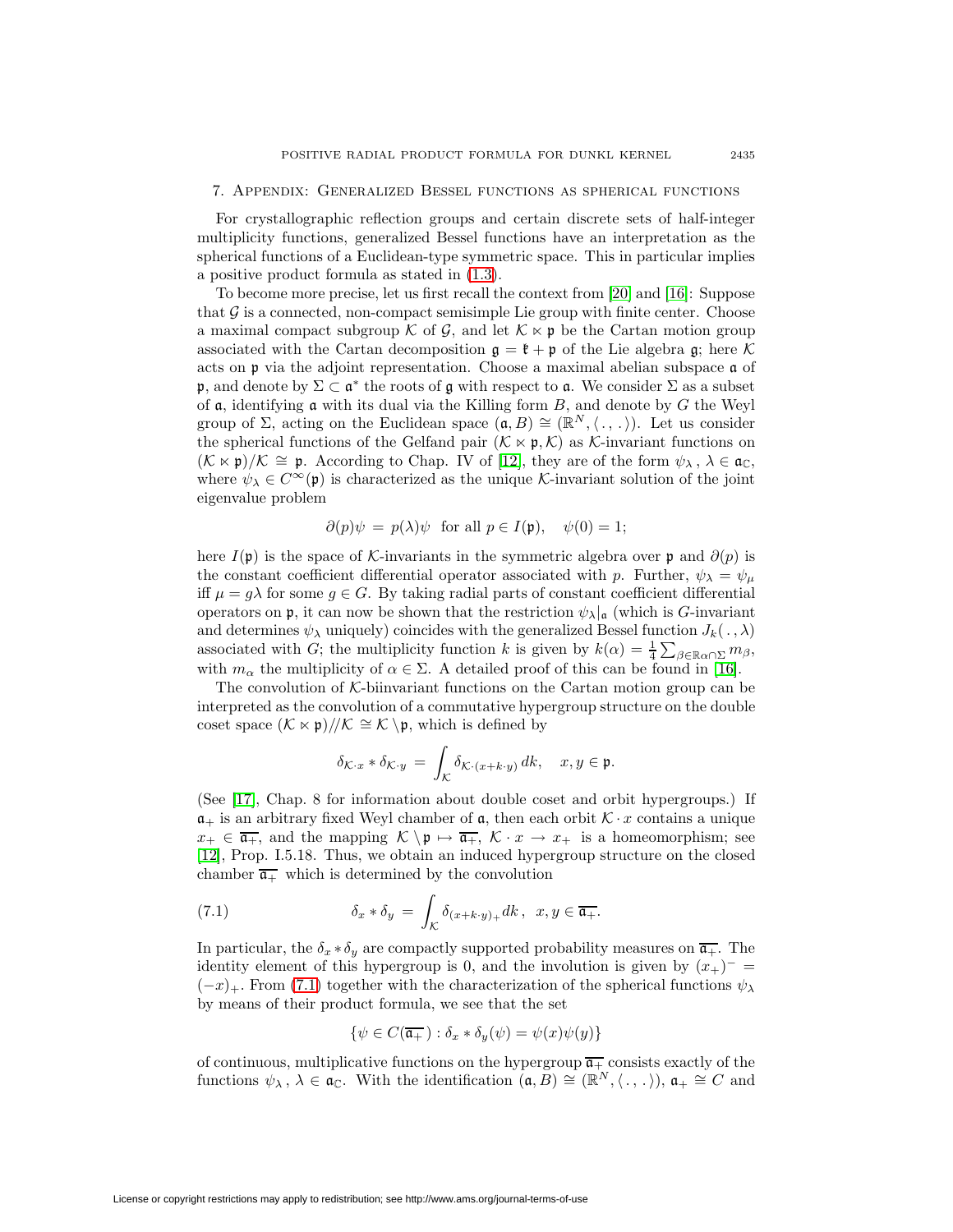$J_k$  as above, we in particular obtain

$$
J_k(x,\lambda)J_k(y,\lambda) = \int_{\overline{C}} J_k(\xi,\lambda)d(\delta_x * \delta_y)(\xi) \quad \text{ for all } x, y \in \overline{C}, \lambda \in \mathbb{C}^N.
$$

Suppose now that G is complex. Then  $k(\alpha) = 1$  for all  $\alpha \in R$ , and the associated Bessel function  $J_1(.,\lambda)$  is given by

$$
J_1(x,\lambda) = c \sum_{g \in G} \frac{\det(g)}{\pi(x)\pi(\lambda)} e^{\langle x,g \lambda \rangle}
$$

with some constant  $c \in \mathbb{C}$ ; here  $\pi$  denotes the fundamental alternating polynomial

$$
\pi(x) = \prod_{\alpha \in R_+} \langle \alpha, x \rangle \, ,
$$

cf.  $[9]$ , Prop. 1.4. (This result remains obviously true if not a single G-orbit in R, but any G-invariant subset, in particular  $R$  itself, is considered.) The Laplace representation [\(2.3\)](#page-4-1) for  $E_k$  implies that for all  $x, \lambda \in \mathbb{R}^N$ ,

$$
J_{\mathbf{1}}(x,\lambda) \,=\, \int_{\mathbb{R}^N} e^{\langle \xi,\lambda \rangle} d\widetilde{\mu}_x(\xi)
$$

with the G-invariant probability measure

$$
\widetilde{\mu}_x := \frac{1}{|G|} \sum_{g \in G} \mu_{gx}^{\mathbf{1}}.
$$

For  $y \in \mathbb{R}^N$ , denote by  $\nu_{x,y} \in M^1(\mathbb{R}^N)$  the image measure of  $\tilde{\mu}_x$  under the translation  $\xi \mapsto \xi + y$ . Then

$$
J_{\mathbf{1}}(x,\lambda)J_{\mathbf{1}}(y,\lambda) = c \int_{\mathbb{R}^N} \sum_{g \in G} \frac{\det(g)}{\pi(y)\pi(\lambda)} e^{\langle y+\xi,g\rangle} d\widetilde{\mu}_x(\xi)
$$
  
= 
$$
c \int_{\mathbb{R}^N} \sum_{g \in G} \frac{\pi(\xi)}{\pi(y)} \frac{\det(g)}{\pi(\xi)\pi(\lambda)} e^{\langle \xi,g\rangle} d\nu_{x,y}(\xi) = \int_{\mathbb{R}^N} J_{\mathbf{1}}(\xi,\lambda) \frac{\pi(\xi)}{\pi(y)} d\nu_{x,y}(\xi).
$$

This shows that in the present case, the hypergroup convolution on  $\overline{C}$  is given by  $\delta_x * \delta_y = \pi(y)^{-1} \rho_{x,y}$ , where  $\rho_{x,y}$  is the image measure of  $\pi \nu_{x,y}$  under the canonical projection  $\mathbb{R}^N \to \tilde{G} \backslash \mathbb{R}^N \cong \overline{C}$ . Up to a common multiplicative factor, the spherical functions  $\psi_{\lambda}$  of  $(\mathcal{K} \ltimes \mathfrak{p}, \mathcal{K})$  can be identified with the spherical functions  $\Phi_{\lambda}$  of the symmetric space  $\mathcal{G}/\mathcal{K}$ , cf. [\[12\]](#page-24-23), Prop. IV.4.10. So the  $\Phi_{\lambda}$  satisfy a slightly modified positive product formula, which has recently been investigated in [\[11\]](#page-24-24). The representing measures are absolutely continuous with respect to Lebesgue measure in the generic case, and the authors of [\[11\]](#page-24-24) obtained detailed information on their supports.

#### **ACKNOWLEDGEMENTS**

It is a pleasure to thank J. Scheurle and M. Voit for some valuable comments and discussions.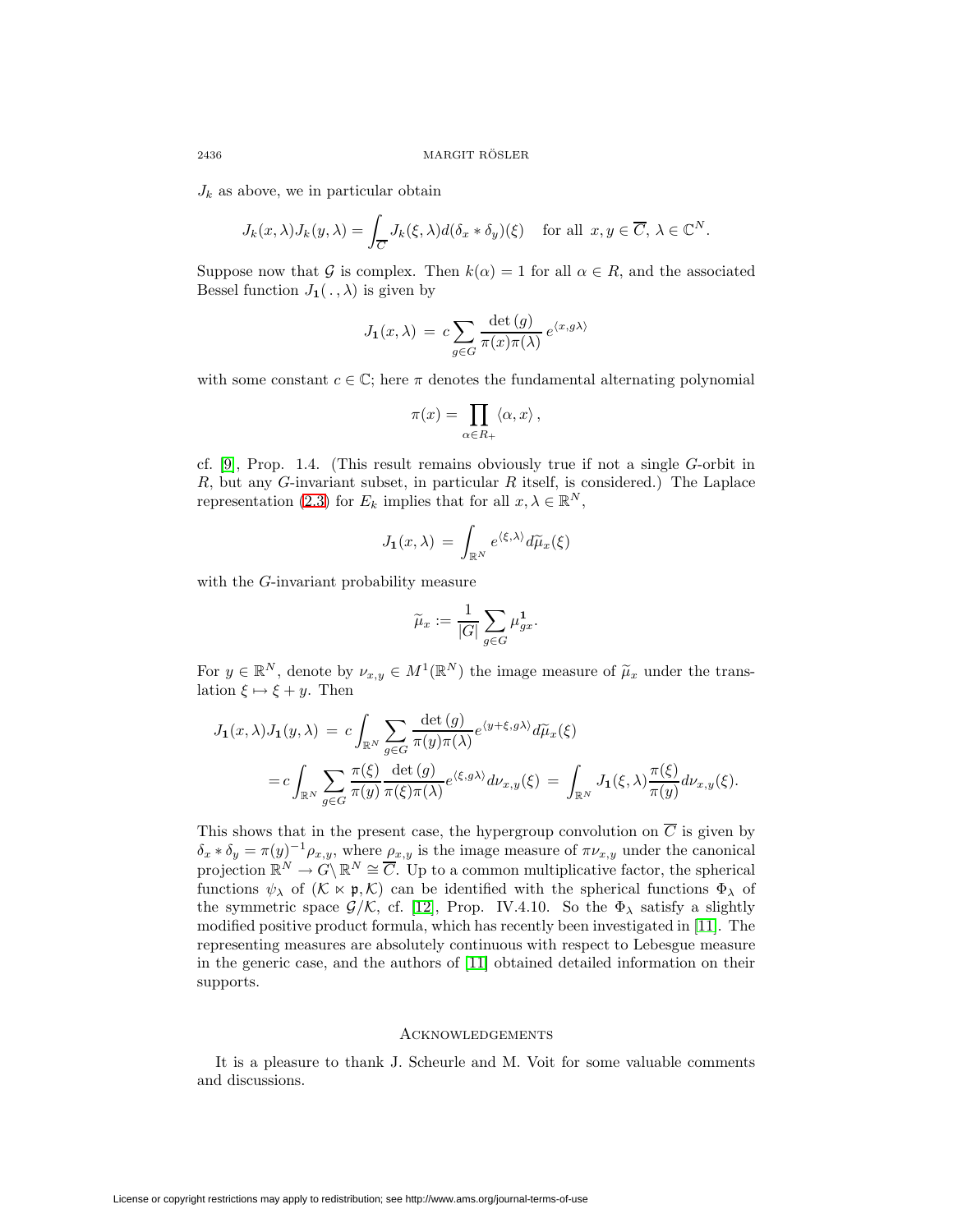#### **REFERENCES**

- <span id="page-24-18"></span>1. M. Abramowitz and I. A. Stegun, Pocketbook of Mathematical Functions. Verlag Harri Deutsch, Frankfurt/Main, 1984. MR **85j:**[00005b](http://www.ams.org/mathscinet-getitem?mr=85j:00005b)
- <span id="page-24-19"></span><span id="page-24-17"></span>2. R. Askey, Orthogonal Polynomials and Special Functions. SIAM, Philadelphia, 1975. MR **58:**[1288](http://www.ams.org/mathscinet-getitem?mr=58:1288)
- 3. Y. Berest, The problem of lacunas and analysis on root systems, Trans. Amer. Math. Soc. **252** (2000), 3743–3776. MR **[2001d:](http://www.ams.org/mathscinet-getitem?mr=2001d:58030)**58030
- <span id="page-24-22"></span><span id="page-24-5"></span>4. C. Berg and G. Forst, Potential Theory on Locally Compact Abelian Groups. Springer-Verlag, 1975. MR **58:**[1204](http://www.ams.org/mathscinet-getitem?mr=58:1204)
- 5. W. Bloom and H. Heyer, Harmonic Analysis of Probability Measures on Hypergroups. De Gruyter-Verlag, Berlin, 1994. MR **96a:**[43001](http://www.ams.org/mathscinet-getitem?mr=96a:43001)
- <span id="page-24-0"></span>6. C. F. Dunkl, Differential-difference operators associated to reflection groups, Trans. Amer. Math. Soc. **311** (1989), 167–183. MR **90k:**[33027](http://www.ams.org/mathscinet-getitem?mr=90k:33027)
- <span id="page-24-1"></span>7. C. F. Dunkl, Integral kernels with reflection group invariance, Canad. J. Math. **43** (1991), 1213 – 1227. MR **93g:**[33012](http://www.ams.org/mathscinet-getitem?mr=93g:33012)
- <span id="page-24-2"></span>8. C. F. Dunkl, Hankel transforms associated to finite reflection groups, in "Proceedings of the special session on hypergeometric functions on domains of positivity, Jack polynomials and applications," Tampa, 1991, Contemp. Math. **138** (1992), 123–138. MR **94g:**[33011](http://www.ams.org/mathscinet-getitem?mr=94g:33011)
- <span id="page-24-4"></span>9. C. F. Dunkl, Intertwining operators associated to the group S3, Trans. Amer. Math. Soc. **347** (1995), 3347–3374. MR **97b:**[22009](http://www.ams.org/mathscinet-getitem?mr=97b:22009)
- <span id="page-24-24"></span><span id="page-24-12"></span>10. C. F. Dunkl and Y. Xu, Orthogonal Polynomials of Several Variables. Cambridge Univ. Press, 2001. MR **[2002m:](http://www.ams.org/mathscinet-getitem?mr=2002m:33001)**33001
- 11. P. Graczyk and P. Sawyer, The product formula for the spherical functions on symmetric spaces in the complex case. Pacific J. Math. **204** (2002), 377–393.
- <span id="page-24-23"></span>12. S. Helgason, Groups and Geometric Analysis. Academic Press, 1984; reprint, Amer. Math. Soc., 2000. MR **86c:**[22017;](http://www.ams.org/mathscinet-getitem?mr=86c:22017) MR **[2001h:](http://www.ams.org/mathscinet-getitem?mr=2001h:22001)**22001
- <span id="page-24-21"></span>13. L. Hörmander, The Analysis of Linear Partial Differential Operators I. Springer-Verlag, Berlin, 1983. MR **85g:**[35002a](http://www.ams.org/mathscinet-getitem?mr=85g:35002a)
- <span id="page-24-13"></span><span id="page-24-10"></span>14. J. E. Humphreys, Reflection groups and Coxeter groups. Cambridge Univ. Press, 1990. MR **92h:**[20002](http://www.ams.org/mathscinet-getitem?mr=92h:20002)
- <span id="page-24-14"></span>15. M.F.E. de Jeu, The Dunkl transform, Invent. Math. **113** (1993), 147–162. MR **94m:**[22011](http://www.ams.org/mathscinet-getitem?mr=94m:22011)
- <span id="page-24-6"></span>16. M.F.E. de Jeu, Dunkl operators, Thesis, Leiden University, 1994.
- 17. R. I. Jewett, Spaces with an abstract convolution of measures. Adv. Math. **18** (1975), 1–101. MR **52:**[14840](http://www.ams.org/mathscinet-getitem?mr=52:14840)
- 18. J.F.C. Kingman, Random walks with spherical symmetry, Acta. Math. **109** (1965), 11–53. MR **26:**[7052](http://www.ams.org/mathscinet-getitem?mr=26:7052)
- <span id="page-24-8"></span>19. H. Mejjaoli and K. Trimèche, On a mean value property associated with the Dunkl Laplacian operator and applications, Integral Transform. Spec. Funct. **12** (2001), 279–302. MR **[2003a:](http://www.ams.org/mathscinet-getitem?mr=2003a:33028)**33028
- <span id="page-24-3"></span>20. E. M. Opdam, Dunkl operators, Bessel functions and the discriminant of a finite Coxeter group, Compositio Math. **85** (1993), 333–373. MR **95j:**[33044](http://www.ams.org/mathscinet-getitem?mr=95j:33044)
- <span id="page-24-7"></span>21. M. Rösler, Bessel-type signed hypergroups on R, in: H. Heyer, A. Mukherjea (eds.), Probability measures on groups and related structures XI, Proc. Oberwolfach 1994. World Scientific, Singapore, 1995, 292–304. MR **97j:**[43004](http://www.ams.org/mathscinet-getitem?mr=97j:43004)
- <span id="page-24-15"></span>22. M. Rösler, Generalized Hermite polynomials and the heat equation for Dunkl operators, Comm. Math. Phys. **192** (1998), 519–542. MR **99k:**[33048](http://www.ams.org/mathscinet-getitem?mr=99k:33048)
- <span id="page-24-11"></span>23. M. Rösler, Positivity of Dunkl's intertwining operator, Duke Math. J. 98 (1999), 445–463. MR **[2000f:](http://www.ams.org/mathscinet-getitem?mr=2000f:33013)**33013
- <span id="page-24-9"></span>24. M. Rösler and M. Voit, *Markov Processes related with Dunkl operators*, Adv. Appl. Math. 21 (1998), 575–643. MR **[2000j:](http://www.ams.org/mathscinet-getitem?mr=2000j:60019)**60019
- <span id="page-24-16"></span>25. M. Rosenblum, Generalized Hermite polynomials and the Bose-like oscillator calculus, in: Operator Theory: Advances and Applications 73, Birkhäuser-Verlag, Basel, 1994, 369–396. MR **96b:**[33005](http://www.ams.org/mathscinet-getitem?mr=96b:33005)
- <span id="page-24-20"></span>26. G. Szegö, *Orthogonal Polynomials.* Amer. Math. Soc., New York, 1959. MR 21:[5029](http://www.ams.org/mathscinet-getitem?mr=21:5029)
- 27. K. Trimèche, Transformation intégrale de Weyl et théorème de Paley-Wiener associés à un opérateur différentiel singulier sur  $(0, \infty)$ , J. Math. Pures et Appl. **60** (1981), 51–98. MR **83i:**[47058](http://www.ams.org/mathscinet-getitem?mr=83i:47058)